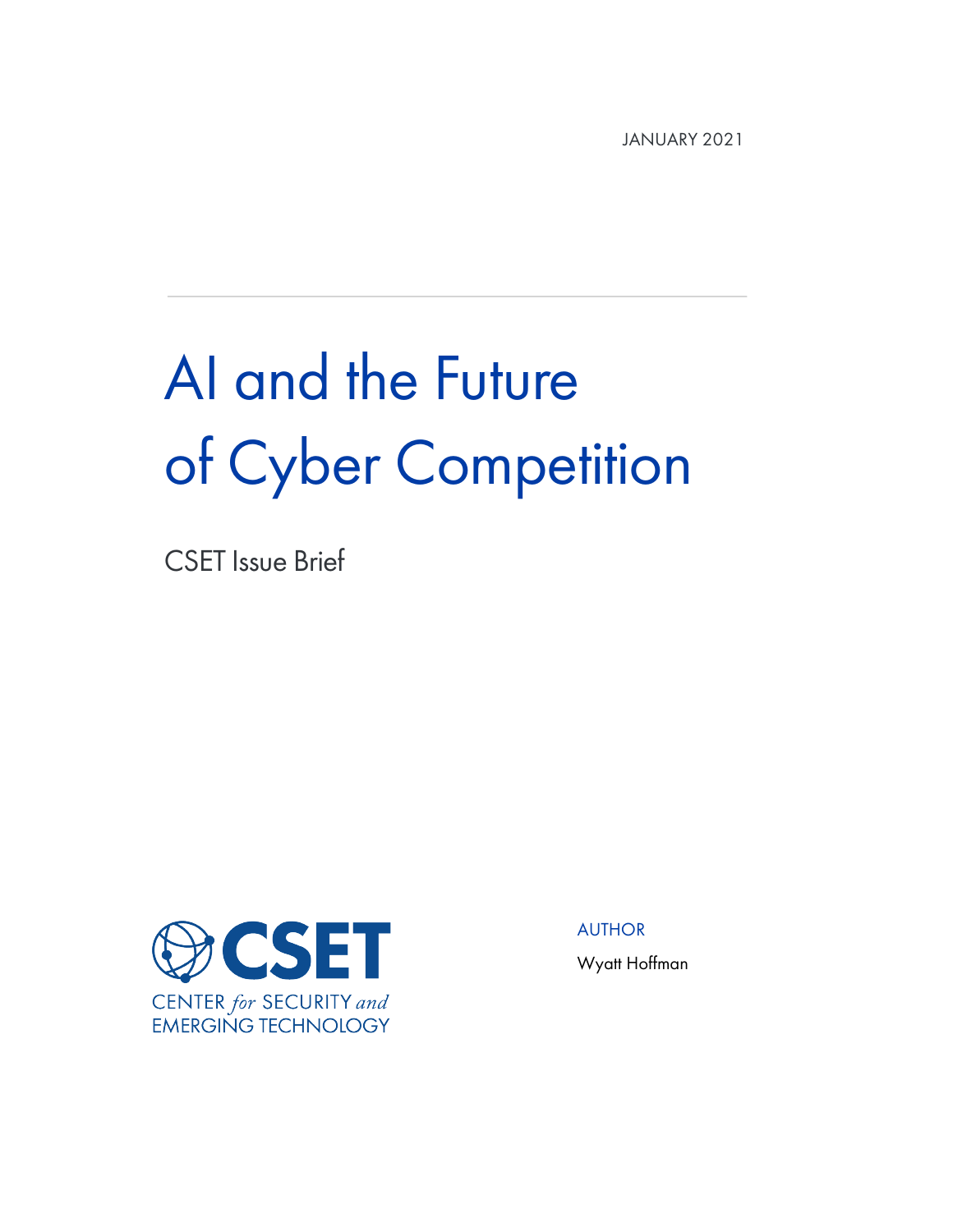# **Table of Contents**

| Promise and Pitfalls of Artificial Intelligence for Cybersecurity 8 |  |
|---------------------------------------------------------------------|--|
|                                                                     |  |
|                                                                     |  |
|                                                                     |  |
|                                                                     |  |
|                                                                     |  |
| The perpetual problem of machine learning robustness  15            |  |
|                                                                     |  |
|                                                                     |  |
|                                                                     |  |
|                                                                     |  |
|                                                                     |  |
|                                                                     |  |
|                                                                     |  |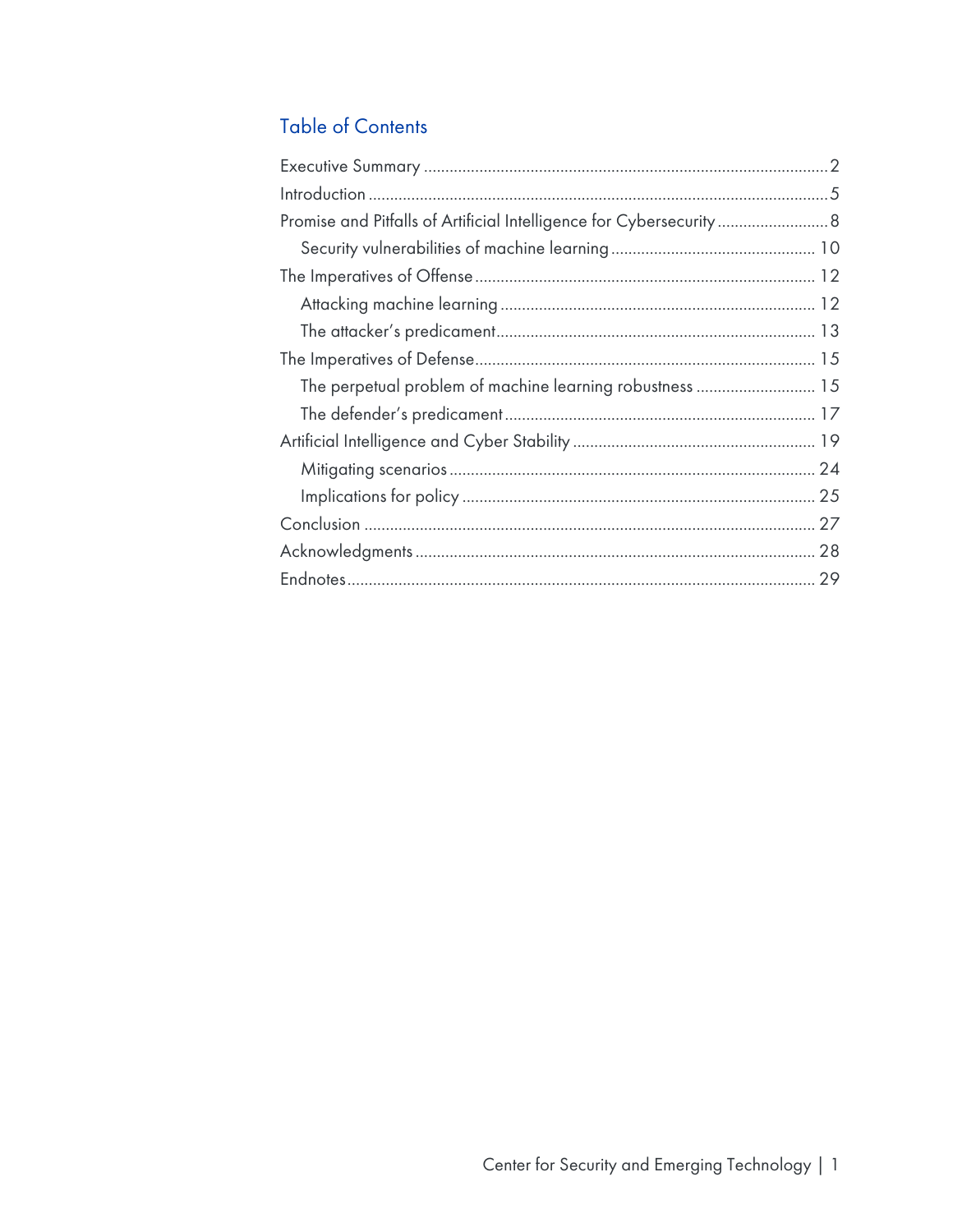#### Executive Summary

As artificial intelligence begins to transform cybersecurity, the pressure to adapt may put competing states on a collision course. Recent advances in machine learning techniques could enable groundbreaking capabilities in the future, including defenses that automatically interdict attackers and reshape networks to mitigate offensive operations. Yet even the most robust machine learning cyber defenses could have potentially fatal flaws that attackers can exploit. Rather than end the cat-and-mouse game between cyber attackers and defenders, machine learning may usher in a dangerous new chapter.

Could embracing machine learning systems for cyber defense actually exacerbate the challenges and risks of cyber competition? This study aims to demonstrate the possibility that machine learning could shape cyber operations in ways that drive more aggressive and destabilizing engagements between states. While this forecast is necessarily speculative, its purpose is practical: to anticipate how adversaries might adapt their tactics and strategies, and to determine what challenges might emerge for defenders. It derives from existing research demonstrating the challenges machine learning faces in dynamic environments with adaptive adversaries.

This study envisions a possible future in which cyber engagements among top-tier actors come to revolve around efforts to target attack vectors unique to machine learning systems or, conversely, defend against attempts to do so. These attack vectors stem from flaws in machine learning systems that can render them susceptible to deception and manipulation. These flaws emerge because of how machine learning systems "think," and unlike traditional software vulnerabilities, they cannot simply be patched. This dynamic leads to two propositions for how these attack vectors could shape cyber operations.

The first proposition concerns offense: Attackers may need to intrude deep into target networks well in advance of an attack in order to circumvent or defeat machine learning defenses. Crafting an attack that can reliably deceive a machine learning system requires knowing a specific flaw in how the system thinks. But discovering such a flaw may be difficult if the system is not widely exposed or publicly available. To reach a hardened target, an attacker may try to compromise the system during development. An attacker with sufficient access could reverse-engineer a system during its development to discover a flaw or even create one by sabotaging the process. This opportunity to gain intelligence on an adversary's defenses creates more value in intruding into adversary computer networks well in advance of any planned attack.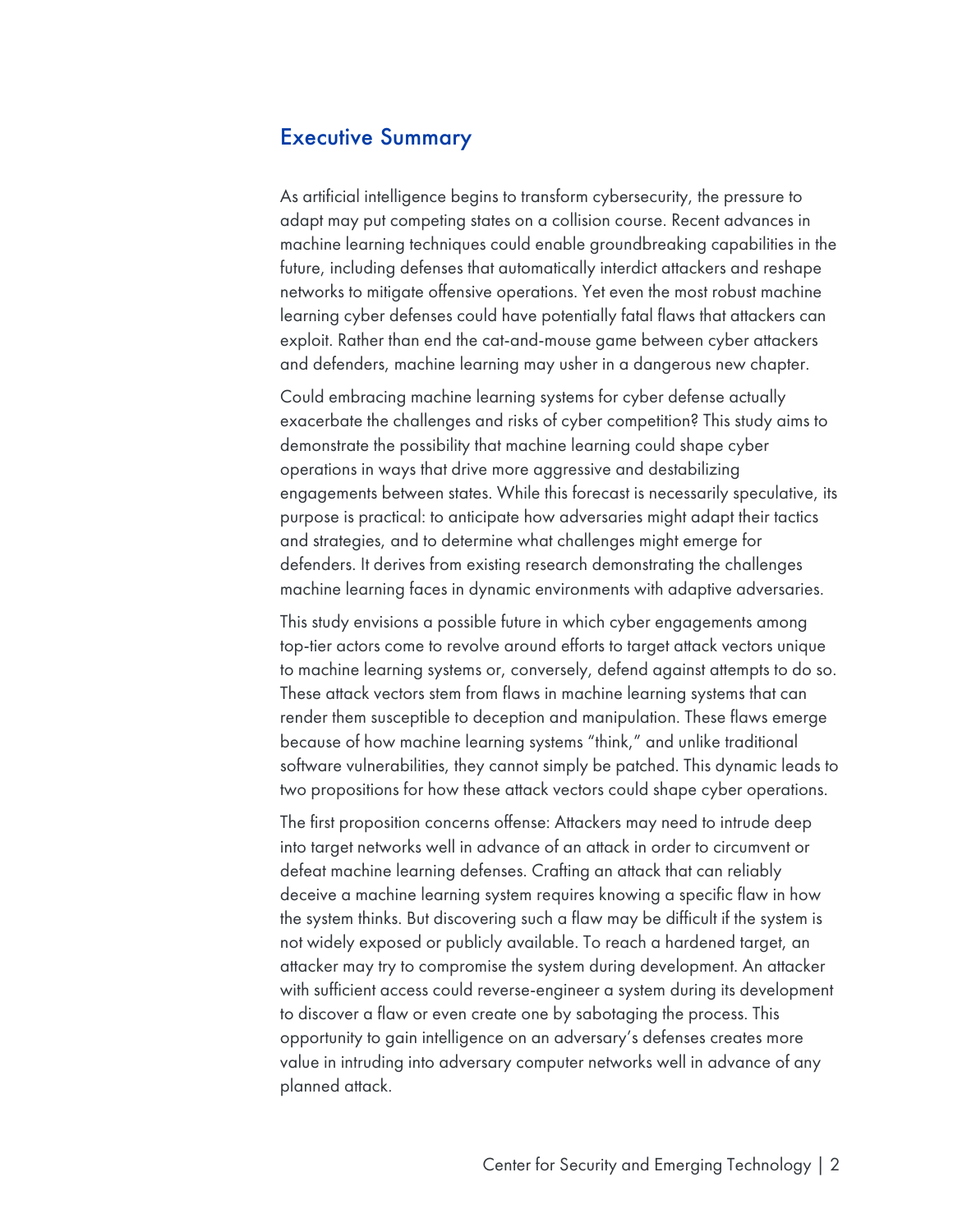The second proposition concerns defense: Guarding against deceptive attacks may demand constant efforts to gain advanced knowledge of attackers' capabilities. Because machine learning systems cannot simply be patched, they must be able to adapt to defend against deceptive attacks. Yet researchers have found that adaptations to defend against one form of deception are vulnerable to another form of deception. No defense has been found that can make a machine learning system robust to all possible attacks—and it is possible none will be found. Consequently, machine learning systems that adapt to better defend against one form of attack may be at constant risk of becoming vulnerable to another. In the face of an imminent threat by an adversary, the best defense may be to intrude into the adversary's networks and gain information to harden the defense against their specific capabilities.

Together these two propositions suggest machine learning could amplify the most destabilizing dynamics already present in cyber competition. Whether attacking or defending, at the top tier of operations, machine learning attack vectors may create challenges best resolved by intruding into a competitor's networks to acquire information in advance of an engagement. This would add to existing pressures on states to hack into their adversaries' networks to create offensive options and protect critical systems against adversaries' own capabilities. Yet the target of an intrusion may view the intrusion as an even greater threat—regardless of motive—if it could reveal information that compromised machine learning defenses. The already blurred line between offensive and defensive cyber operations may fade further. In a crisis, the potential for cyber operations to accelerate the path to conflict may rise. In peacetime, machine learning may fuel the steady escalation of cyber competition. Adversaries may adapt by targeting machine learning itself, including:

- Compromising supply chains or training processes to insert backdoors into machine learning systems that expose a potentially wide swath of applications to possible attacks.
- Poisoning training data, such as open source malware repositories, to degrade cybersecurity applications.
- Unleashing risky capabilities to circumvent defenses, such as malware with greater degrees of autonomy.
- Targeting defenders' trust in machine learning systems, such as by inducing systems to generate "false positives" by mislabeling legitimate files as malware.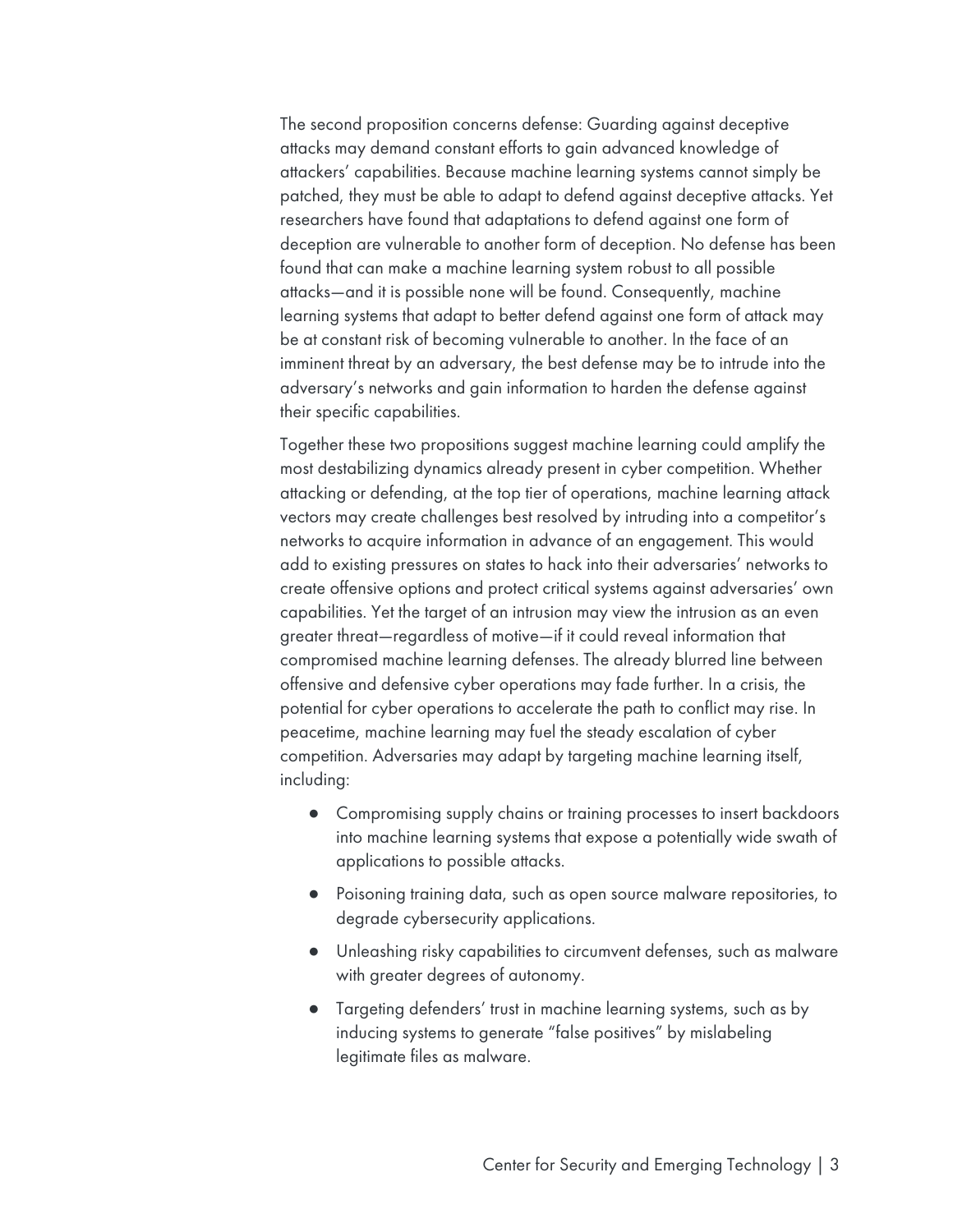For the United States and its allies, harnessing machine learning for cybersecurity depends on anticipating and preparing for these potential changes to the threat landscape. If cyber defense increasingly relies on inherently flawed machine learning systems, frameworks and metrics will be needed to inform risk-based decisions about where and how to employ them. Securing the machine learning supply chain will demand collective governmental and private sector efforts. Finally, the United States and its allies must exercise caution in the conduct of their offensive operations and communicate with adversaries to clarify intentions and avoid escalation.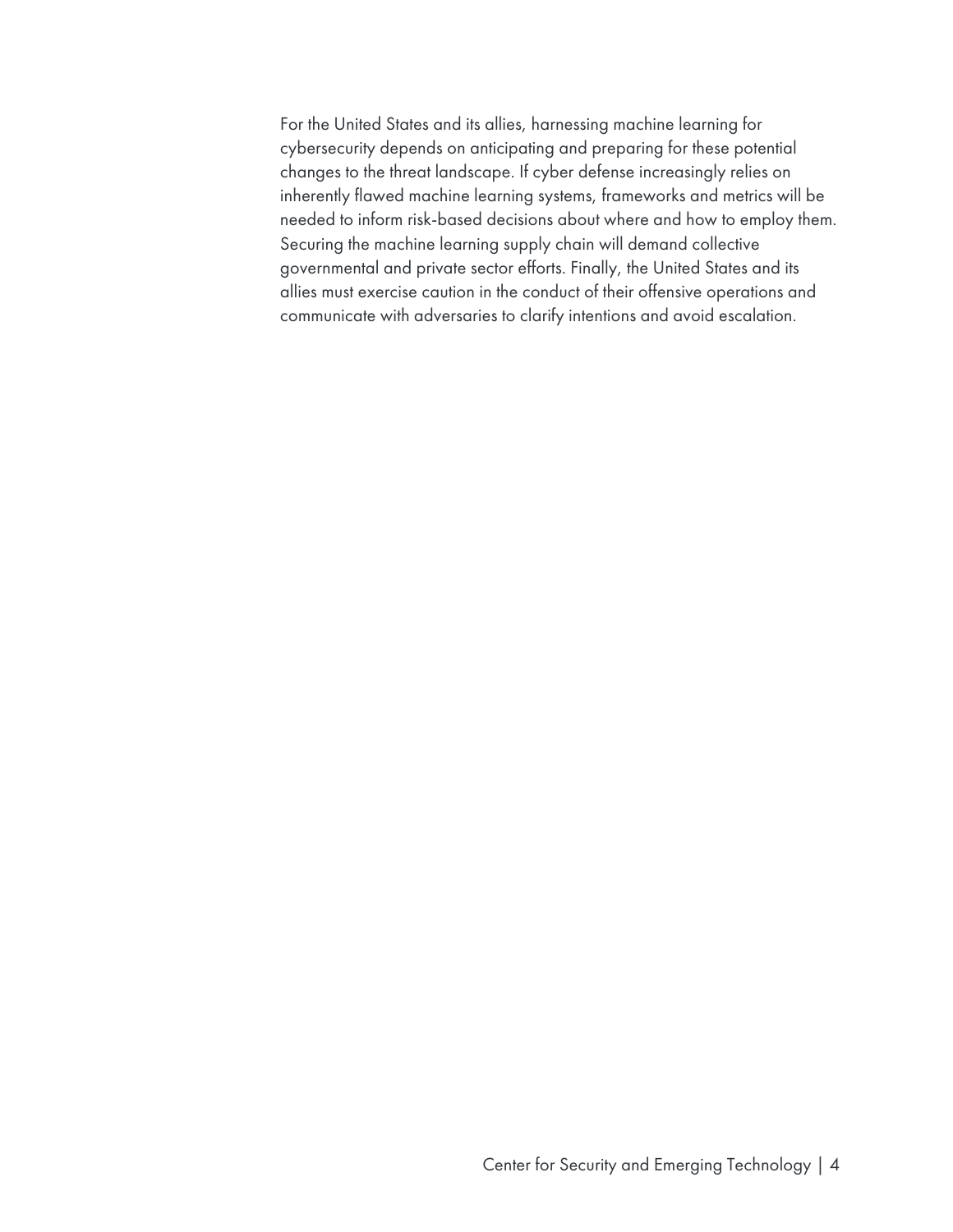#### **Introduction**

States seeking competitive advantage will likely turn to artificial intelligence to gain an edge in cyber conflict. Cybersecurity ranks high among priority applications for those leading AI development.<sup>1</sup> China and Russia see in AI the potential for decisive strategic advantage.2 Military planners in the United States envision systems capable of automatically conducting offensive and defensive cyber operations.3 On the precipice of a potential collision between AI competition and cyber conflict, there is still little sense of the potential implications for security and stability.

AI promises to augment and automate cybersecurity functions. Network defenders have already begun to reap the benefits of proven machine learning methods for the data-driven problems they routinely face.<sup>4</sup> Even more tantalizing is the speculative prospect of harnessing for cybersecurity the cutting-edge machine learning techniques that yielded "superhuman" performance at chess and the Chinese board game Go.

Yet the machine learning capabilities fueling these applications are no panacea. These systems often suffer from inherent flaws. Unlike traditional software vulnerabilities, these flaws emerge because of how these systems make inferences from data—or, more simply, how they "think." These flaws can lead even highly robust systems to fail catastrophically in the face of unforeseen circumstances. In the race between researchers developing ways to safeguard these systems and those seeking to break them, the attackers appear to be winning.

What will happen when these powerful yet flawed machine learning capabilities enter into the dynamic, adversarial context of cyber competition? Machine learning can help mitigate traditional cyber attack vectors, but it also creates new ones that target machine learning itself. Attackers will systematically try to break these systems. A growing body of technical research explores machine learning attack vectors and prospective defenses. Yet there has been little effort to analyze how these changes at a technical level might impact cyber operations and, in turn, their strategic dynamics.

This study approaches this problem by exploring a possible worst-case scenario: machine learning could amplify the most destabilizing dynamics already present in cyber competition. The purpose is not to lay out a case against harnessing machine learning for cybersecurity. Precisely because these capabilities could become crucial to cyber defense, the aim here is to provoke thinking on how to proactively manage the geopolitical implications of persistent technical flaws.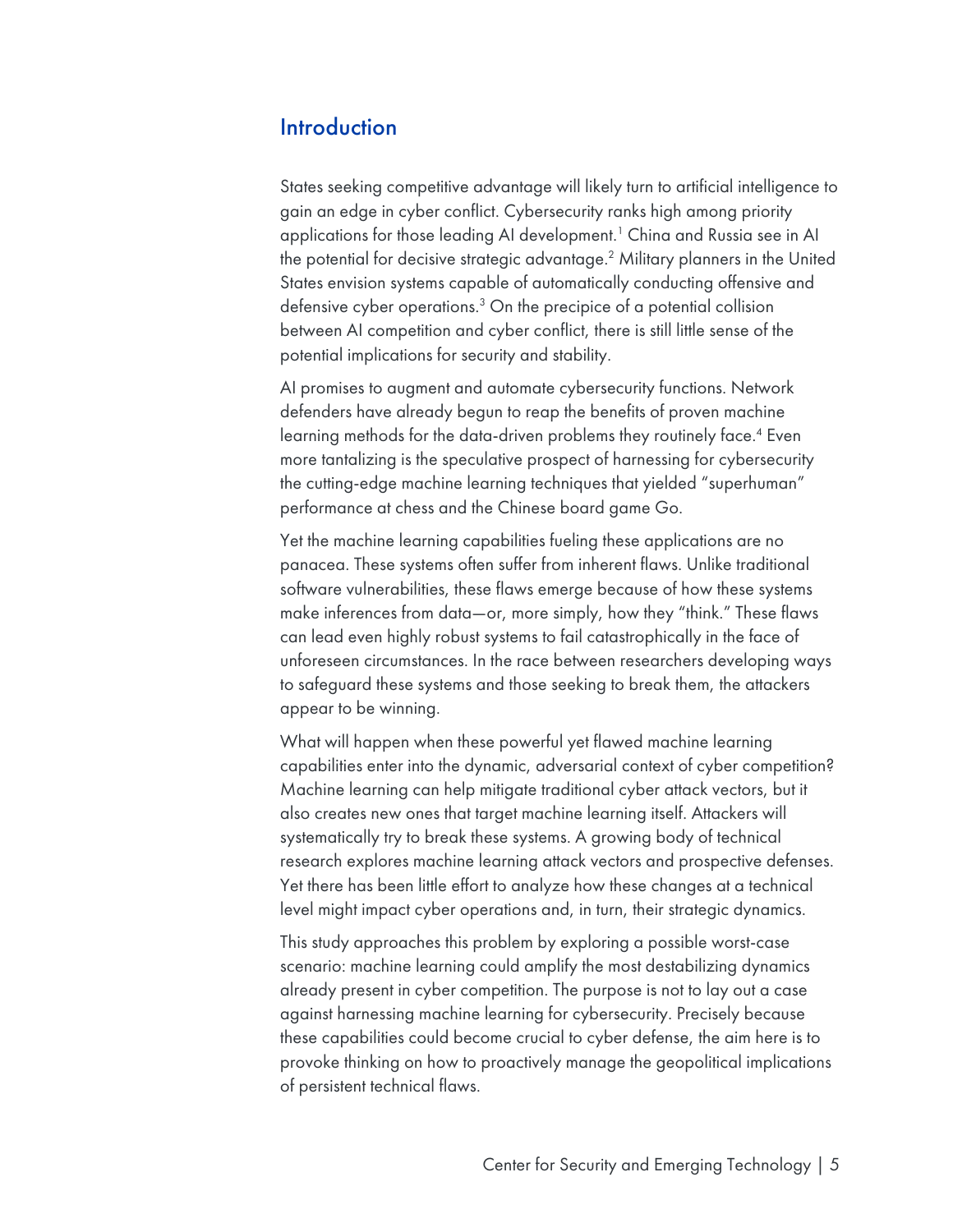This study explores how the attack vectors unique to machine learning might change how states hack each other's critical networks and defend their own. The unique vulnerabilities of these systems may create problems for both offense and defense best resolved by intruding into adversaries' systems in advance of an engagement. For offense, this arises from the potential need for exquisite intelligence on, or even direct access to, a machine learning system to reliably defeat it. For defense, this arises from the need for advanced knowledge of a specific attack methodology to ensure a defense's viability against it.

The combination of these offensive and defensive imperatives could exacerbate the escalation risks of cyber engagements. States would have even stronger incentives to intrude into one another's systems to maintain offensive options (for contingencies such as armed conflict or strategic deterrence) and to ensure the viability of their own defenses. Yet it may be even harder to differentiate cyber espionage from intrusions laying the groundwork for an attack; the target of an intrusion may assume that it is preparation for an imminent attack, or that it will at the very least enable offensive options. As adversaries struggle to gain an edge over one another, the line between offense and defense—tenuous as it already is in cyber operations—fades. This dynamic may fuel the steady drumbeat of cyber competition in peacetime. In a crisis, the potential for misinterpretation of a cyber operation to trigger escalation may rise.

This forecast rests on two core assumptions that must be addressed at the outset. These are certainly debatable but the aim is to analyze their implications should they hold, not assess how likely they are to do so.

The first is that machine learning could plausibly deliver on the promise of sophisticated, automated cyber defenses at scale. That is, the significant technical and practical hurdles (e.g., demands for high quality data and computing power, as well as organizational challenges to implementation) will not prove insurmountable at least for top-tier actors such as China and the United States. This study begins with a survey of applications in various stages of development to demonstrate their plausibility. But it makes no attempt to assess the current state of play with deployed machine learning cybersecurity applications or the likelihood of realizing them in the near term.\*

<sup>\*</sup> For a more thorough survey of existing applications and near-term prospects for machine learning in cybersecurity see Micah Musser and Ashton Garriott, "Machine Learning and Cybersecurity: Hype and Reality" (Center for Security and Emerging Technology, forthcoming).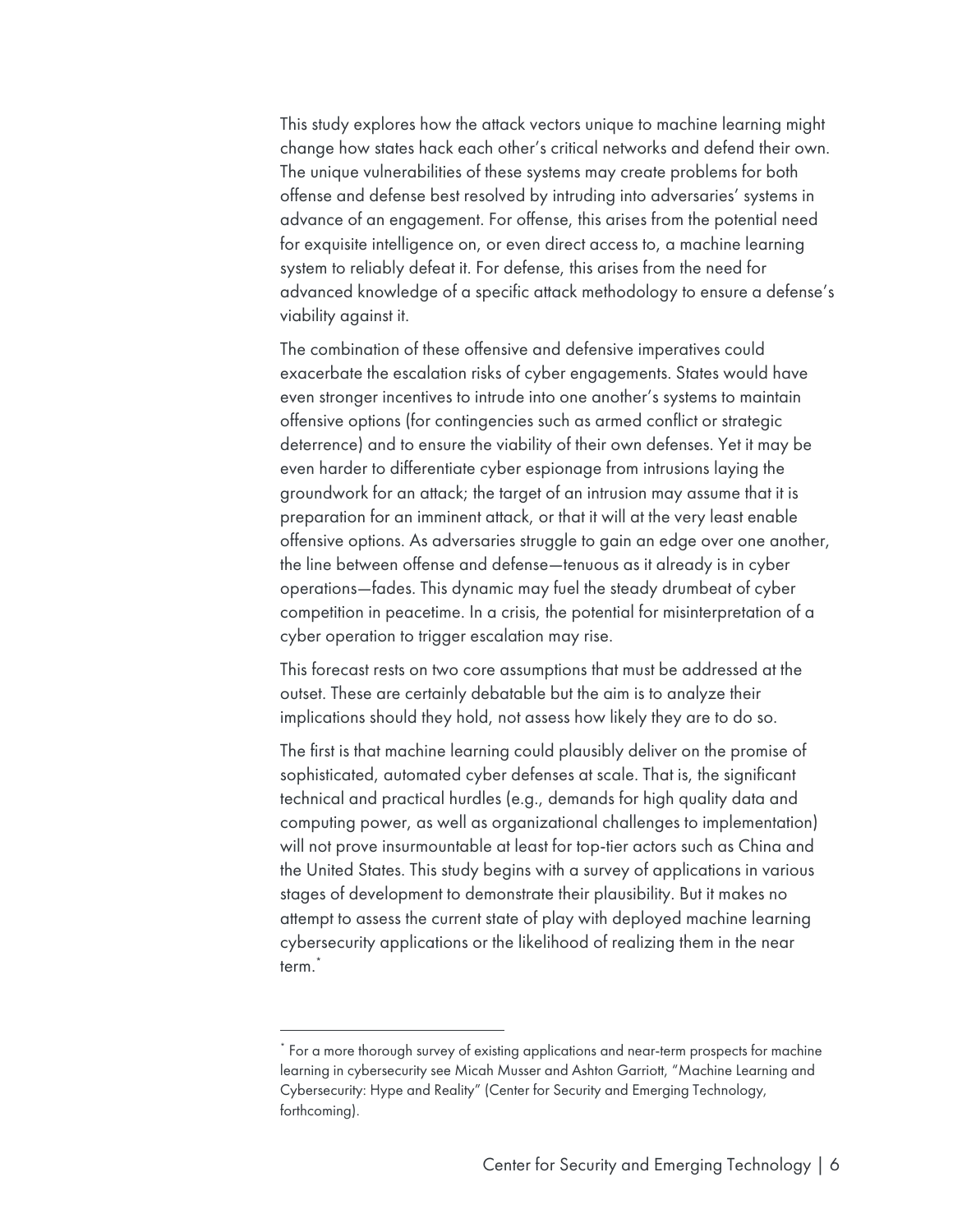The second assumption is that insights from existing research on machine learning attack vectors will hold at least for the prevailing machine learning methods and applications discussed here. This study draws extensively on research demonstrating the attack vectors targeting machine learning and what these vectors reveal about the potential limits of the robustness of machine learning systems. It makes no assumptions about yet unseen innovations in machine learning techniques or offensive or defensive measures that might fundamentally change the trajectory.

This study begins with a brief overview of machine learning applications for cybersecurity, including their prospective defensive benefits and inherent flaws. It then examines two propositions for how these technical changes to the cybersecurity landscape may, in turn, shape offensive and defensive cyber operations. Specifically, machine learning attack vectors could create predicaments that incentivize intrusions into adversaries' networks, whether to create offensive options or shore up defenses. This study continues on to explore how the combination of these two propositions could fuel the steady intensification of cyber competition and increase the risks of misperception and escalation in cyber engagements.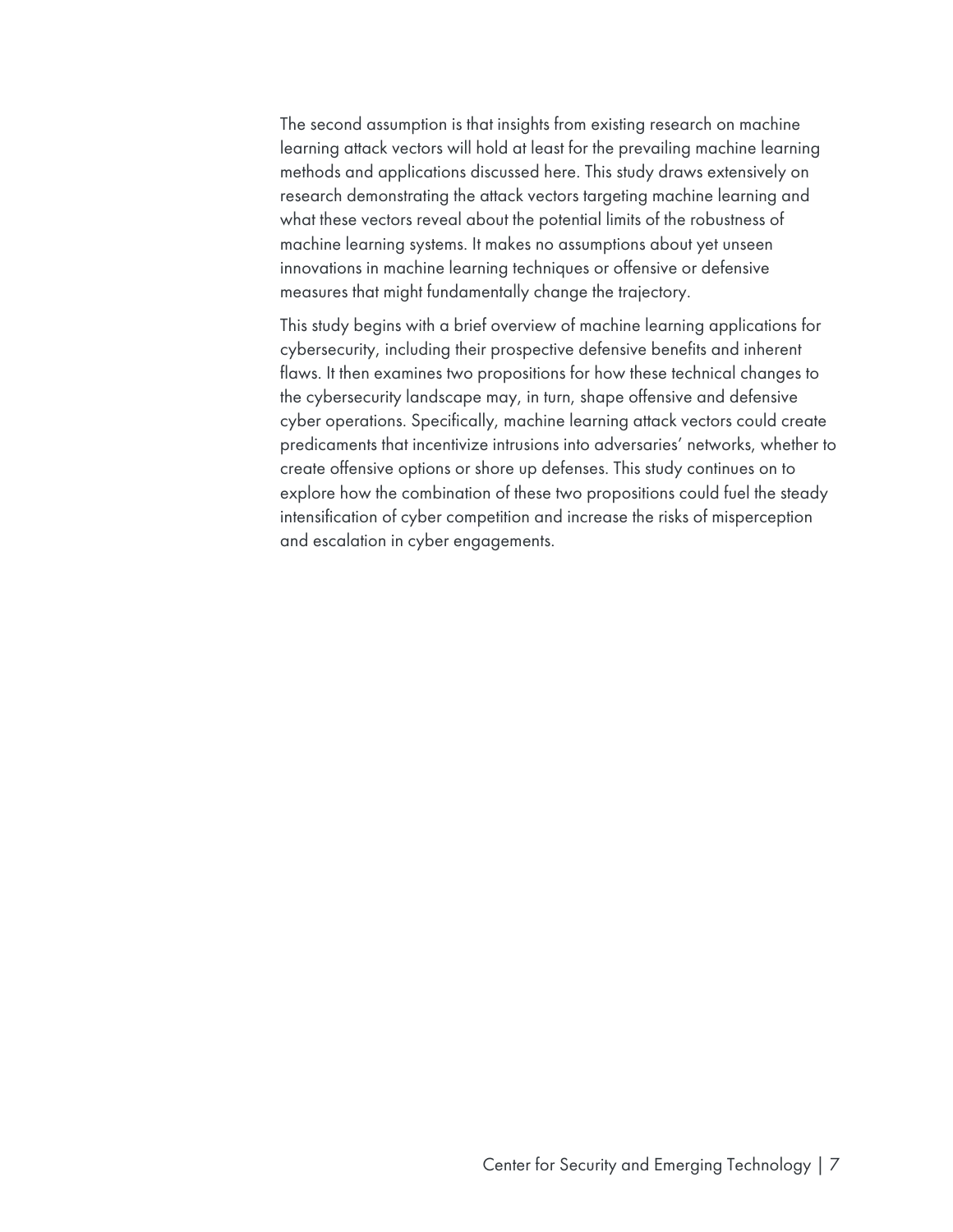# Promise and Pitfalls of Artificial Intelligence for **Cybersecurity**

Machine learning lies at the core of the emerging and maturing cybersecurity applications discussed throughout this paper. Described as an approach to, or subfield of, AI, machine learning has fueled recent milestones in tasks ranging from image recognition to speech generation to autonomous driving.

Machine learning systems essentially adapt themselves to solve a given problem. <sup>5</sup> This process often starts with a blank slate in the form of a neural network. The system's developers feed a dataset to the neural network and an algorithm shapes the network's structure to adapt to the patterns within this data. For example, a system for analyzing malware will learn to accurately identify a file as "malware" or "benign" and associate each classification with particular patterns. Eventually the network develops a generalized model of what malware "looks like."

High quality training data, effective training algorithms, and substantial computing power comprise the critical inputs to this process. The resulting machine learning model, ideally, detects not only known malware but yet unseen variants. Advancements in machine learning techniques reduce the need for human experts to structure data.\* Rather than relying on an expert to tell the model what key features of malware to look for, the model discovers on its own how to classify malware. As a result, it may find ways of identifying malware more effective at coping with attackers' attempts at obfuscation, such as "metamorphic" malware that rewrites parts of its code as it propagates.<sup>6</sup>

Intrusion detection—finding an adversary's illicit presence in a friendly computer network—may benefit similarly from machine learning. Existing intrusion detection systems already look for red flags, such as a computer becoming active in the middle of the night or a user attempting to access files unrelated to their work. Yet defenders struggle to sort through the vast data generated by network activity in large enterprises, allowing attackers to hide in the noise. Machine learning systems can turn this data into a major

<sup>\*</sup> Deep learning architectures are particularly promising in this respect. For example, one approach translates a piece of malware into an image by converting code to pixels in order to utilize advances in deep learning-based image classification as a means of classifying the underlying code as benign or malicious. See Daniel Gibert, Carles Mateu, and Jordi Planes, "The Rise of Machine Learning for Detection and Classification of Malware: Research Developments, Trends and Challenges," Journal of Network and Computer Applications 153 (March 1, 2020): 102526.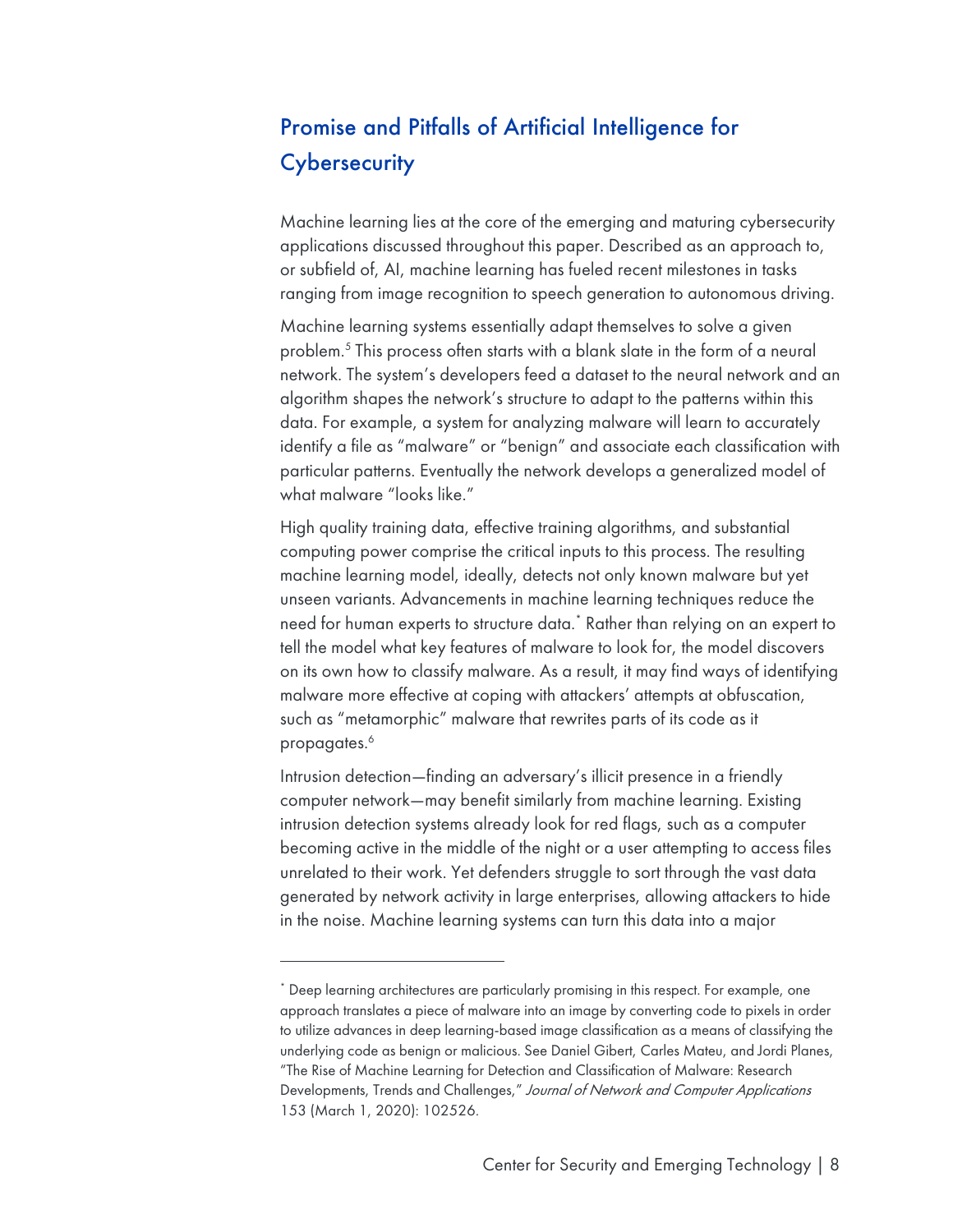advantage. By fusing information from a wider and more diverse range of sensors throughout the environment, they create a baseline of normal network activity against which even slight deviations can be detected.<sup>7</sup>

AI and machine learning have quickly become buzzwords in the cybersecurity industry. This makes it difficult to assess the extent to which these capabilities are actually relied upon or are invoked for marketing purposes. Cybersecurity vendors commonly claim to leverage machine learning.<sup>\*</sup> For example, as CrowdStrike defends its customers' devices and networks, it rakes in data on around 250 billion events daily and feeds the data to machine learning models to predict new kinds of attacks.<sup>8</sup> Darktrace states that it employs multiple machine learing methods in its "Enterprise Immune System," empowering systems that can automatically mitigate attacks.<sup>9</sup> Machine learning has also been harnessed to test software for vulnerabilities, detect spam and spear-phishing attacks, and identify suspicious behavior and insider threats.10 In general, machine learning systems appear to be deployed mainly for relatively narrow tasks in support of human network defenders. 11

Traditional machine learning methods relying on large training datasets may not suffice for a system that performs more complex tasks requiring sequences of actions, each dependent upon the outcome of the last. Such a system needs to learn more like a human—through experimentation and trial-anderror. This is the essence of *reinforcement learning*. Instead of being fed training data, a reinforcement learning agent interacts with a simulated environment and is rewarded for action that advances its objective. It gradually learns sets of moves, or "policies," to guide its action. The process can yield stunning results, such as the victory by AlphaGo, a reinforcement learning system developed by DeepMind, over Lee Sedol, the world champion in the incredibly complex game of Go.12

If reinforcement learning can master chess and Go, it might unlock future cyber defenses capable of discovering and automatically executing moves and strategies in the "game" against cyber attackers. Cyber defenders have a home field advantage.<sup>13</sup> They can change the configuration of networks to interfere with an attacker or deploy decoy systems such as "honeypots" that lure attackers in and lead them to reveal capabilities. However, setting up

<sup>\*</sup> According to one survey of U.S., UK, and German businesses 82 percent of respondents stated their company employed a cybersecurity product utilizing machine learning in some form. See Ondrej Kubovič, "Machine-Learning Era in Cybersecurity: A Step Toward a Safer World or the Brink of Chaos?" ESET, February 2019,

https://www.eset.com/fileadmin/ESET/US/download/ESETus-Machine-Learning-Era-in-Cybersecurity-Whitepaper-WEB.pdf.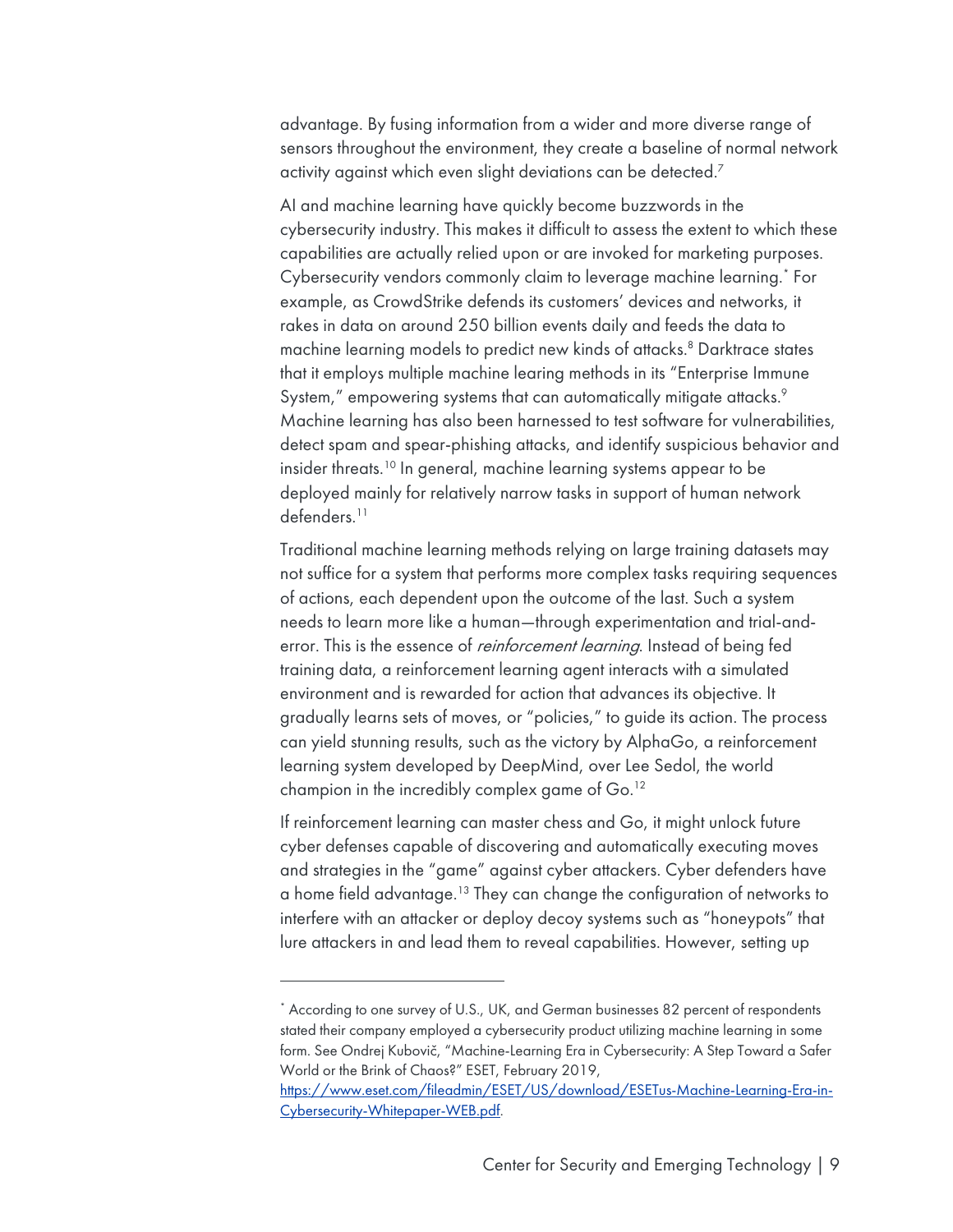honeypots and reconfiguring networks are technically demanding tasks and, to be effective, require the ability to anticipate an attacker's moves and adapt on the fly.<sup>14</sup> While still largely confined to academic research, and thus more speculative, pioneering applications of reinforcement learning may produce systems capable of these feats.<sup>15</sup> Reinforcement learning agents could learn optimal strategies for reconfiguring networks and mitigating attacks, rapidly analyze an attacker's moves and select and execute actions, such as isolating or patching infected nodes and deploying honeypots. At a minimum, they could present attackers with a constantly moving target, introducing uncertainty and increasing the complexity required for offensive operations.<sup>16</sup>

Machine learning could plausibly deliver on the promise of cyber defenses that adapt to novel threats and automatically engage attackers. These potentially game-changing applications are the focus of this study, even though the most significant near-term gains for cybersecurity may be found in automating the more "mundane" aspects of cybersecurity. The more speculative capabilities may not be realized in the near term, but given their potential to transform cyber operations it is worth exploring their implications.

#### Security vulnerabilities of machine learning

As promising as they are, most machine learning cyber capabilities have yet to face the most important test: systematic attempts by attackers to break them once deployed. Machine learning can fail catastrophically under certain conditions.17 Evidence for this includes "adversarial examples": manipulated inputs (often images that have been subtly altered) created by researchers to trick machine learning models. Seemingly imperceptible changes to an image of a turtle can cause a model that otherwise classifies it with perfect accuracy to mistake it for a rifle.18 Similar adversarial techniques can cause reinforcement learning systems to malfunction.19

Adversarial examples reveal a problem inherent to machine learning, not just deficiencies in specific systems. Every model rests on assumptions about the data to make decisions—assumptions, for instance, about what malware "looks like." If an input violates those assumptions it will fool the model (and often a successful deception fools other models trained for the same task).20 Flawed training methods or data can create vulnerabilities. But models can also become vulnerable when the conditions in which they are deployed change in ways that violate assumptions learned in training. The model's predictions will no longer be accurate—a problem referred to as "concept drift.<sup>"21</sup> Even slight deviations from training conditions can dramatically degrade performance.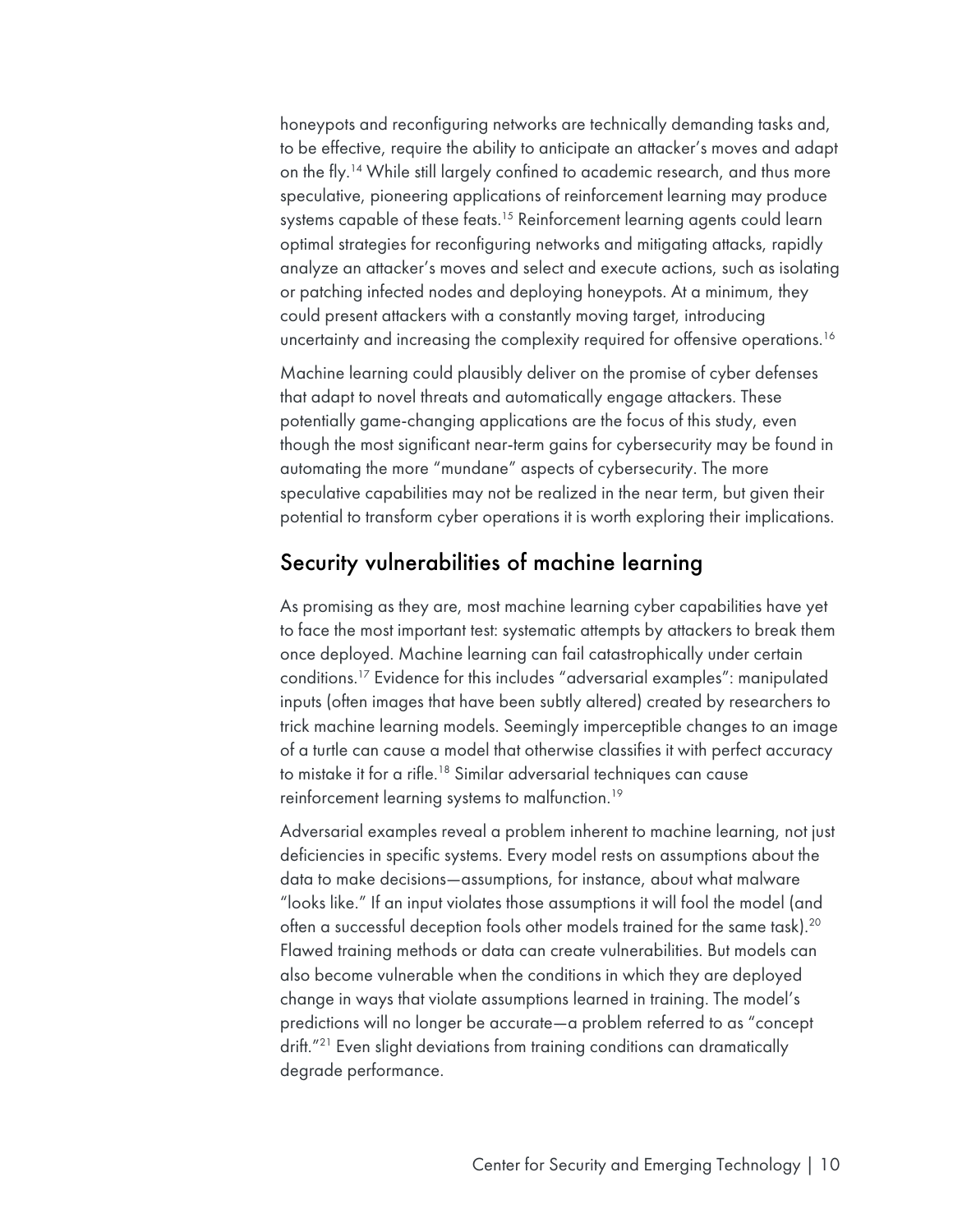This poses a constant problem for machine learning applications in dynamic, adversarial contexts like cybersecurity.<sup>22</sup> For machine learning cyber defenses to be viable, they may have to learn and evolve not just during training, but in deployment.<sup>23</sup> Systems will have to keep up with a constantly changing cybersecurity landscape. For instance, an intrusion detection system modeling "normal" network activity must constantly revise this model as legitimate and malicious activity changes. The system might generate new training data by observing the behavior of devices connected to the network, using this data to continuously update and refine its model to better predict future behavior.

Innovative machine learning techniques aim to create systems capable of better contending with adaptive adversaries in dynamic environments. These techniques harness competition to drive evolution. For instance, Kelly et al. co-evolve defenses that automatically reconfigure networks to catch the attackers with offensive agents seeking to evade detection.24 Developers may pit a reinforcement learning agent against an adversarial agent whose objective is to thwart it.<sup>25</sup> These methods attempt to simulate an "arms race" between attackers and defenders to produce models that better anticipate and preempt attacker moves in the real world.26

All of this sets the stage for a potential transformation in the cat-and-mouse game between cyber attackers and defenders. The future cybersecurity playing field may feature defenses that evolve automatically through engagements, but such defenses inevitably create new attack vectors that are difficult to safeguard. The next two sections explore how attackers and defenders alike might adapt to these changing technical conditions, setting the foundation to examine the geopolitical implications that follow.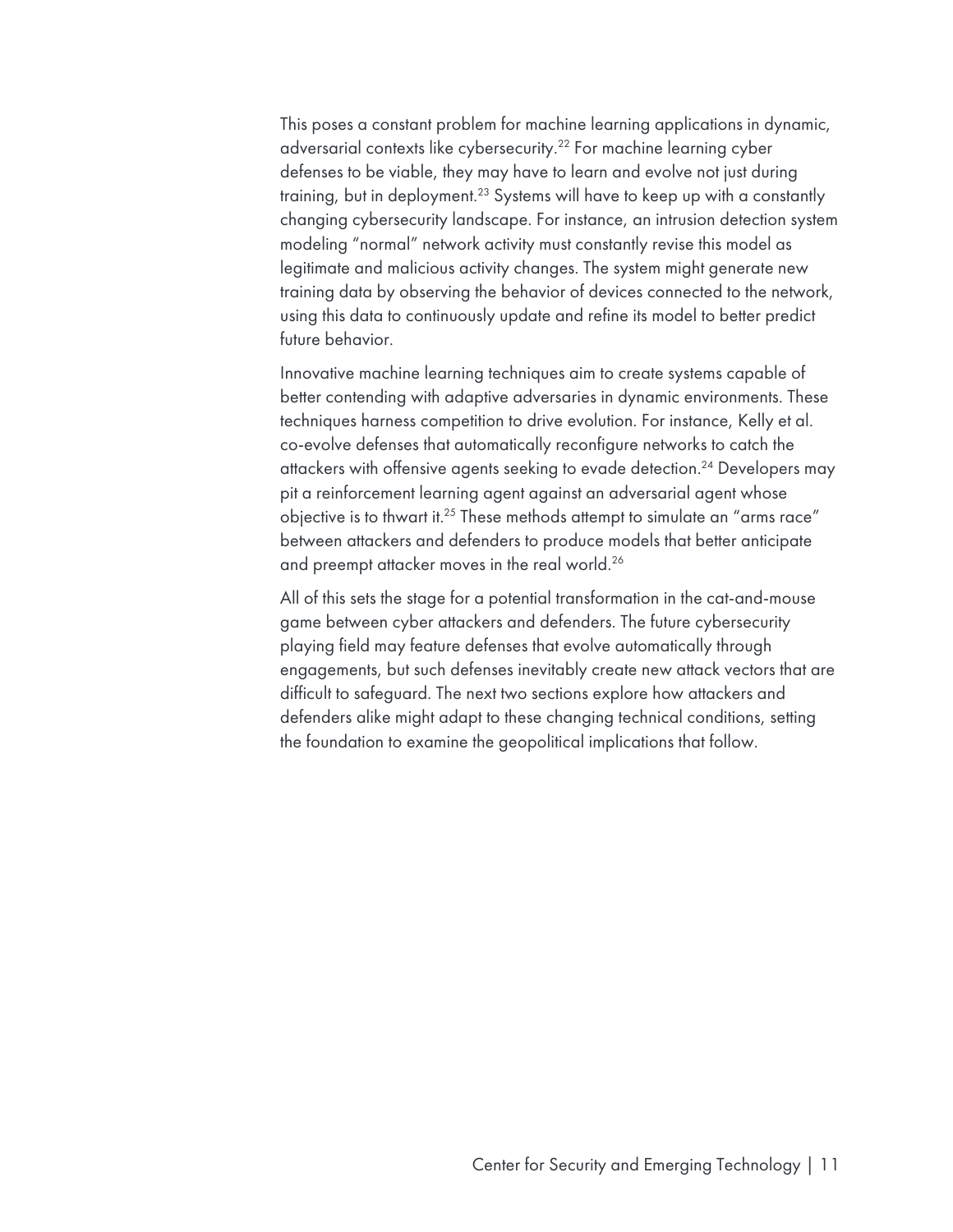#### The Imperatives of Offense

If improved machine learning defenses offer significant benefits to defenders, they will introduce significant new hurdles into the planning and execution of offensive cyber operations. Offensive operations often require careful planning and preparation of the target environment. The presence of sophisticated machine learning defenses may force attackers to shift their efforts toward targeting the underlying machine learning models themselves. But hacking machine learning presents its own unique set of problems. The core challenge for attackers will be figuring out how to reliably manipulate or circumvent these systems.

#### Attacking machine learning

Attackers tend to follow the path of least resistance. If possible, they will try to avoid machine learning defenses entirely, including by targeting "traditional" attack vectors, such as acquiring credentials via spear-phishing. Avoidance, however, may not always be an option. An attacker may attempt to evade the defensive system by exploiting a weakness in the model. Researchers at security firm Skylight Cyber demonstrated how to do so against Cylance's leading machine learning-based antivirus product.<sup>27</sup> Using publicly accessible information, they reverse-engineered the model to discover how it classified files. In the process, they discovered a bias in the model; it strongly associated certain sequences of characters with benign files. A file that otherwise appeared highly suspicious would still be classified as benign if it contained one of the character sequences. The Skylight researchers discovered, in their words, a "universal bypass"—characters that they could attach to almost any piece of malware to disguise it as a benign file.\* The researchers found that applying their bypass to a sample of 384 malicious files resulted in the machine learning system classifying 84 percent as "benign," often with high confidence. $28$ 

Attackers will not always be so lucky as to discover a bypass as readily exploitable as in the Cylance case. They could sabotage a model to similar effect. Injecting bad samples into a training dataset (e.g. malware labeled as "benign") can "poison" a model. Even an unsophisticated poisoning attack could dramatically reduce the model's performance.<sup>29</sup> More insidiously, an

<sup>\*</sup> Cylance disputed the characterization as a "universal bypass" and claimed to have fixed the flaw shortly after being made aware by Skylight. See "Resolution for BlackBerry Cylance Bypass," BlackBerry ThreatVector Blog, July 21, 2019,

https://blogs.blackberry.com/en/2019/07/resolution-for-blackberry-cylance-bypass.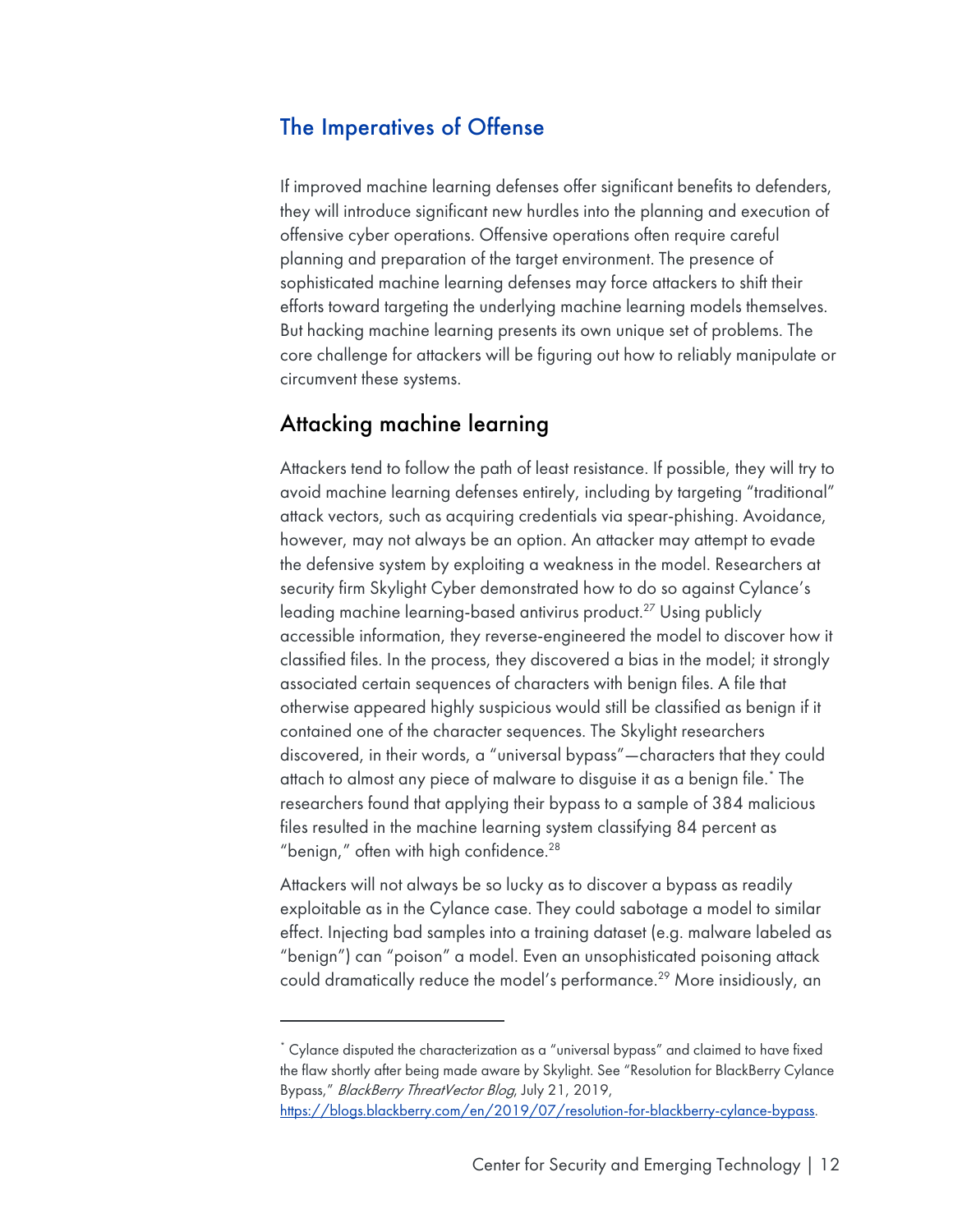attacker could poison a model so that it reacts to specific inputs in a way favorable to the attacker—inserting a "backdoor" into the model. In one demonstration, researchers created a "watermark" in the form of a specific set of features in a file that functioned similar to the bypass discovered by Skylight. By tampering with just one percent of the training data, they could induce a model to misclassify malicious files containing the watermark as benign with a 97 percent success rate.30

While these examples describe attacks on classification systems, reinforcement learning agents engaged in more complex tasks have similarly proven susceptible to evasion and sabotage.31 For example, an attacker could poison a defensive system that automatically reconfigures networks so that it responds poorly in specific circumstances; the attacker might trick the system into connecting an infected node to others in the network, rather than isolating it.<sup>32</sup>

#### The attacker's predicament

The feasibility of evading or poisoning a machine learning system will inevitably depend on the context. It's one thing to demonstrate attacks on machine learning in experimental settings, but it's another to execute them in the real world against a competent defender. In the Cylance case, the attackers benefited from insights into the inner workings of the model. States seeking to create and sustain offensive options may face strategic targets that are not so widely exposed. The difficulty of conducting attacks on machine learning systems under realistic constraints may pressure states to intrude into adversaries' networks to begin laying the groundwork for attacks as early as possible. This pressure stems from the necessity intrusions play in enabling the kinds of attacks described above:

(1) Acquiring information to craft more reliable and effective evasion attacks against machine learning systems: As Goodfellow et al. observe, the greater the attacker's "box knowledge"—knowledge of the target model parameters, architecture, training data and methods—the easier it is to construct an attack that defeats the system.<sup>33</sup> Under "white box" conditions, where the attacker has complete knowledge, crafting an attack is a relatively straightforward matter of optimizing the features of malware (or other inputs) to exploit the model's assumptions.\*

<sup>\*</sup> Researchers have naturally found greater success evading antivirus systems and attacking reinforcement learning policies with white-box attacks than with black-box attacks. See, for instance, Hyrum S. Anderson et al., "Learning to Evade Static PE Machine Learning Malware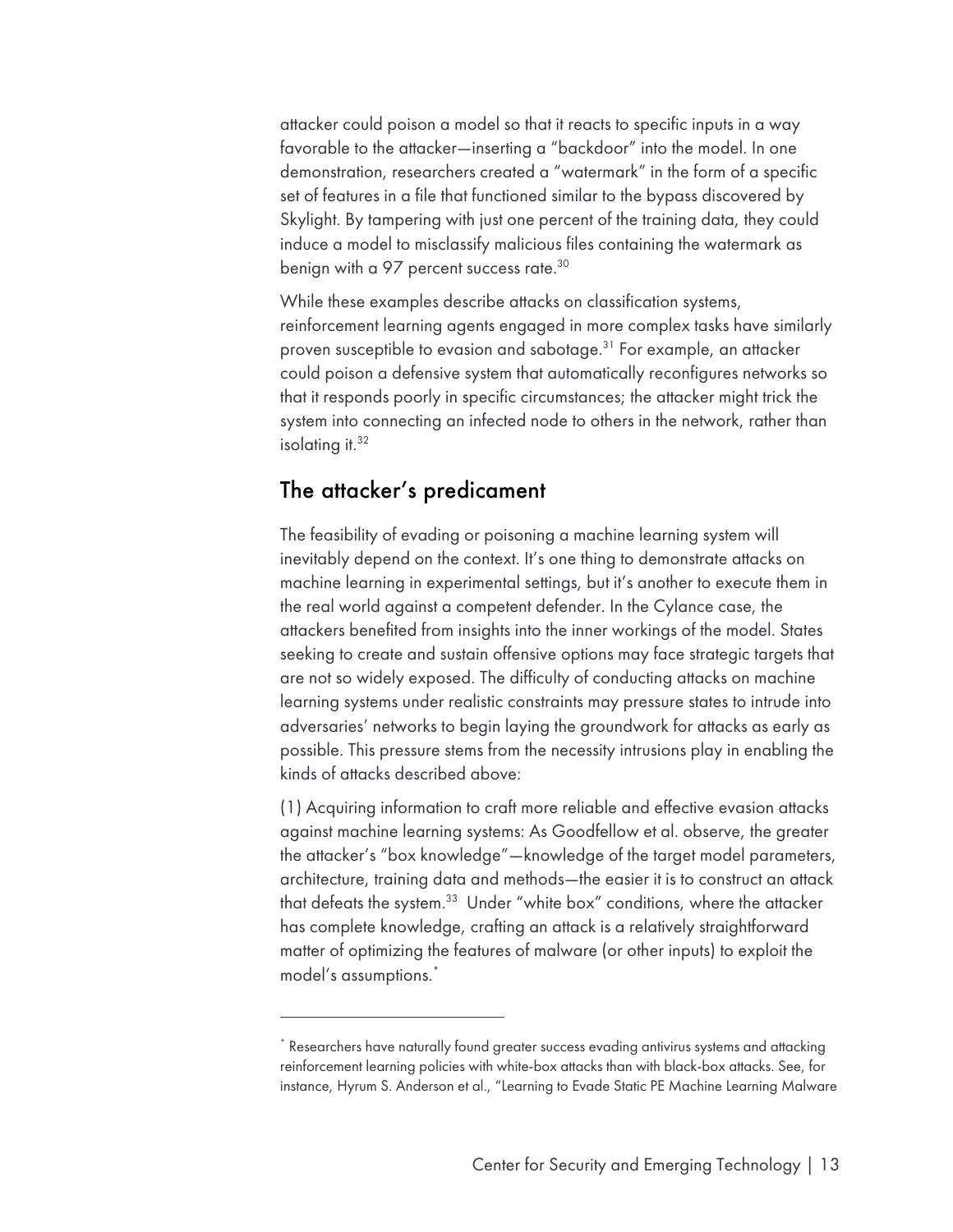"Black box" attacks, where the attacker has little to no knowledge of the target model, are possible, but require more guesswork. The attacker may engineer an attack against a substitute for the target model in the hopes that if it fools the substitute, it will fool the target. But this depends on how closely the substitute matches the target.<sup>34</sup> Demonstrations of black-box attacks often leverage publicly available details or the ability to repeatedly probe a target model in order to derive information on how it works. An attacker might buy a commercial service to gain insights into a model, allowing greater flexibility to craft attacks. In top-tier cyber competition, however, an attacker may not enjoy these advantages. If the target model is not widely exposed, attempts to probe it may tip off the defender. And gaining information on some types of defenses, like those that reconfigure networks, would require intruding into the network. Moreover, future security measures may prevent deployed machine learning systems from "leaking" useful information to an attacker attempting to probe them.35 The best way to acquire box knowledge, then, may be to gain access to a training environment and steal training data or even a trained model.

(2) Compromising systems to enable future exploitation: It is possible to undermine a deployed model, for instance interacting with an intrusion detection system to "normalize" an intruder's presence to it.<sup>36</sup> But competent defenders will be alert to the possibility. The development process may present a softer target.<sup>37</sup> Rather than a model developed from scratch, many applications take existing pre-trained models and tailor them for specific tasks through additional training and fine-tuning in a process known as transfer learning. A backdoor inserted into the pre-trained model can make its way into subsequent models derived from it.<sup>38</sup> This opens up new attack vectors. For example, compromising an open source project, code repository, or a commercial contractor assisting with the development of cybersecurity applications may allow an attacker to insert vulnerabilities deep into systems that make their way into more tightly-controlled training environments. Targeting the development process has the added benefit of scalability: inserting a backdoor into one model may facilitate access to a wide swath of subsequent targets. A transfer learning service supporting diverse commercial, military, or other national security-relevant applications would be a tempting target.

Models via Reinforcement Learning," arXiv [cs. CR] (January 26, 2018), arXiv, http://arxiv.org/abs/1801.08917; Huang et al., "Adversarial Attacks on Neural Network Policies."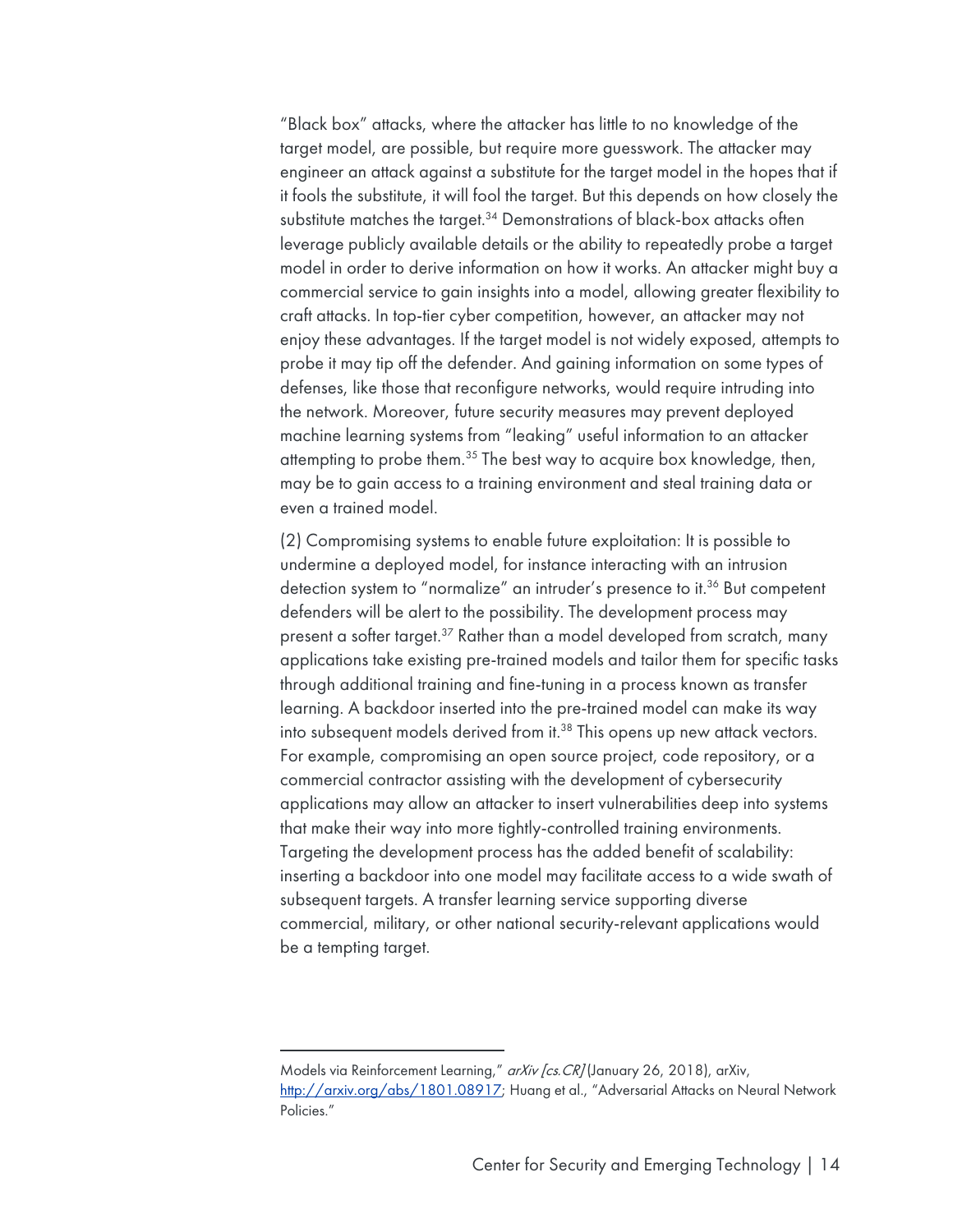#### The Imperatives of Defense

As attackers adapt to the deployment of machine learning, the success or failure of cyber defenses may hinge on the security of machine learning models against deception and manipulation. Yet it has proven difficult to create machine learning systems that are truly robust—that is, systems that can contend with attackers that adapt their tactics to try and defeat them. Innovative defenses against the kinds of attacks described above have emerged, but are routinely broken. Some experts question whether progress toward truly robust machine learning has been illusory.<sup>39</sup> The core challenge for defenders may be safeguarding systems with inherent flaws baked in.

#### The perpetual problem of machine learning robustness

When a vulnerability is discovered, a machine learning model cannot simply be patched like traditional software. Instead, the developer must retrain the model using adversarial examples or certain training procedures designed to make the model more robust to a particular set of deceptive inputs. However, adjusting the model may simultaneously make it more robust to one set of deceptions but more susceptible to others. Two prominent machine learning security experts, Ian Goodfellow and Nicolas Papernot, thus characterize existing defensive measures as "playing a game of whack-a-mole: they close some vulnerabilities, but leave others open."40 Such were the findings of Tramer et al., who systematically defeated 13 defenses shown to be effective against adaptive attackers.41 A similar phenomenon has been observed with reinforcement learning agents; rather than becoming generally robust, those trained against an adaptive adversary in simulated games tend to "overfit" to the adversary. In other words, their adaptations to deal with the regular opponent can leave them vulnerable to a novel attack.<sup>42</sup>

The ease with which defenses are broken may simply reflect the nascent state of machine learning security. But it suggests a more concerning possibility: no defense will be robust to all possible attacks. As David Brumley puts it: "for any ML algorithm, an adversary can likely create [an attack] that violates assumptions and therefore the ML algorithm performs poorly."43 Unlike software security, which is, at least in theory, a "linear" process of improvement as the developer tests, patches, and repeats, machine learning may present a perpetual security problem. The system can be hardened to any known attack but may always be vulnerable to a possible novel attack.

These observations raise two questions regarding the potential limits on machine learning robustness: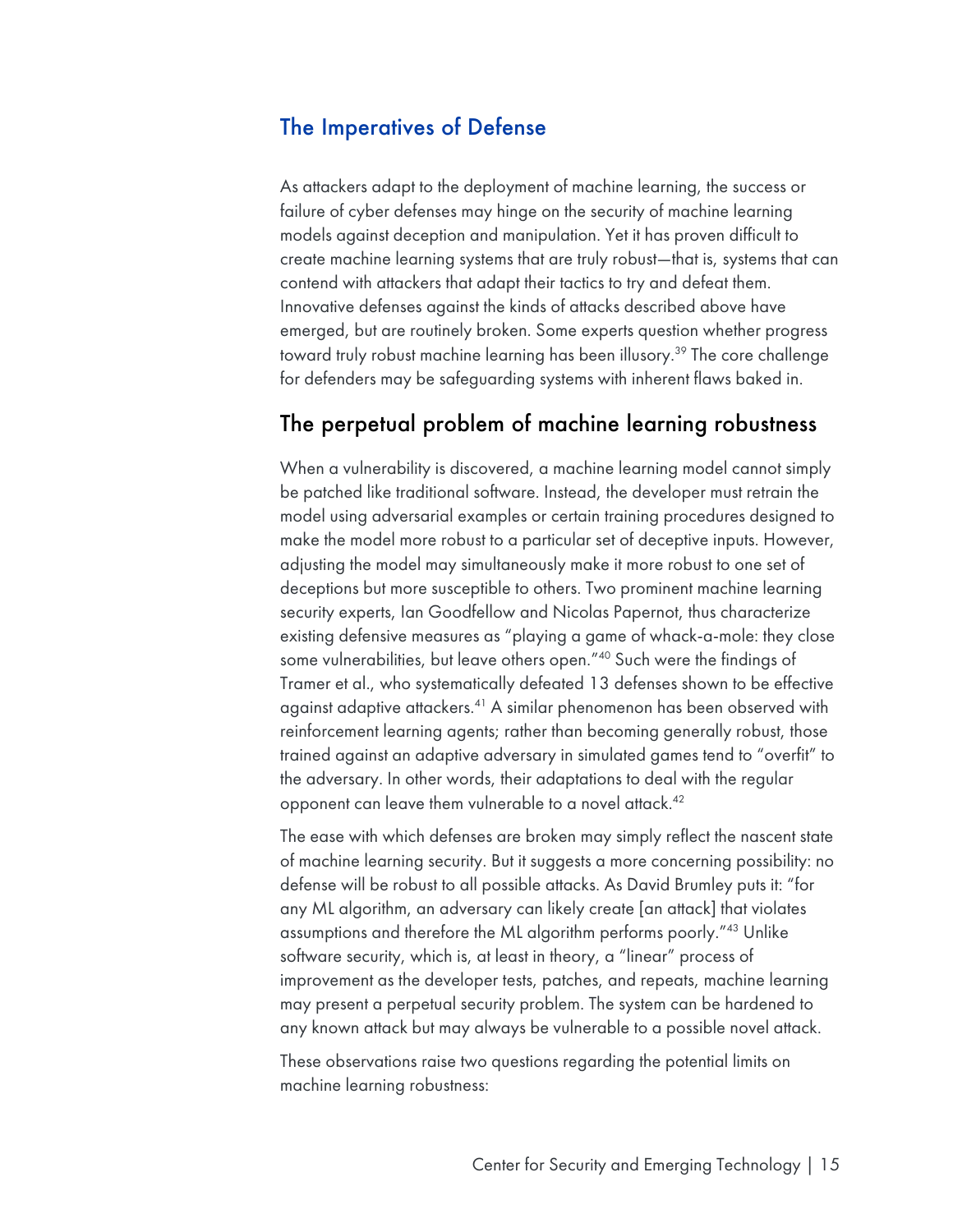First, how much of a problem do machine learning's flaws pose for the defender? With sufficiently comprehensive training data to accurately model threats, perhaps the risk of a novel attack defeating the system would be negligible. However, cybersecurity presents a uniquely difficult deployment context: Threats continuously evolve, so a deployed system must constantly take in new data to adapt. But if instead of becoming generally robust, machine learning defenses are just playing whack-a-mole, then there may always be an attack that breaks them. Testing systems to try and discover every flaw may prove futile because of the vast range of possible moves the attacker could make to deceive the machine learning model.44 And attackers may be in a position where they could feasibly discover flaws by repeatedly probing defenses, unlike other domains where engagements between attackers and defenders might be episodic (e.g. autonomous weapon systems in kinetic warfare).\*

Second, is this problem endemic to machine learning or a limitation of prevailing methods? It is at least possible that the limits on robustness prove persistent in contexts where systems have to evolve with adaptive adversaries. The process of neural network evolution drives toward efficient solutions to problems, not necessarily solutions that are robust against adaptive adversaries. In the Cylance case, the system discovered an efficient way to classify the whitelisted files—but one that attackers could exploit. This may not matter in some contexts, but systems forced to co-evolve with adaptive adversaries may adapt in ways that inevitably create vulnerabilities. Colbaugh and Glass thus argue that systems that co-evolve with adaptive adversaries become "robust yet fragile."45 They become effective at dealing with recurrent threats but, in adapting to do so, develop "hidden failure modes" that a novel attack could trigger. Consequently, they argue, prospective mitigations like "ensemble" models, which combine multiple algorithms in a model to minimize the consequences of any one failing, may not yield truly robust systems because they do not resolve the underlying problem.

To be clear, it is too early to draw definitive conclusions. The point is that applying machine learning to cybersecurity presents a set of intertwined challenges. At a minimum, defenders will have to ensure their systems keep up with constantly evolving threats. But the same capabilities that enable

<sup>\*</sup> Sven Krasser, chief scientist and vice president of CrowdStrike, observes that even with a detection system with a 99 percent success rate, an attacker can defeat it with over a 99 percent chance of success with 500 tries. See National Academies of Sciences, Engineering, and Medicine, Implications of Artificial Intelligence for Cybersecurity: Proceedings of a Workshop (Washington, DC: The National Academies Press, 2019), page 43.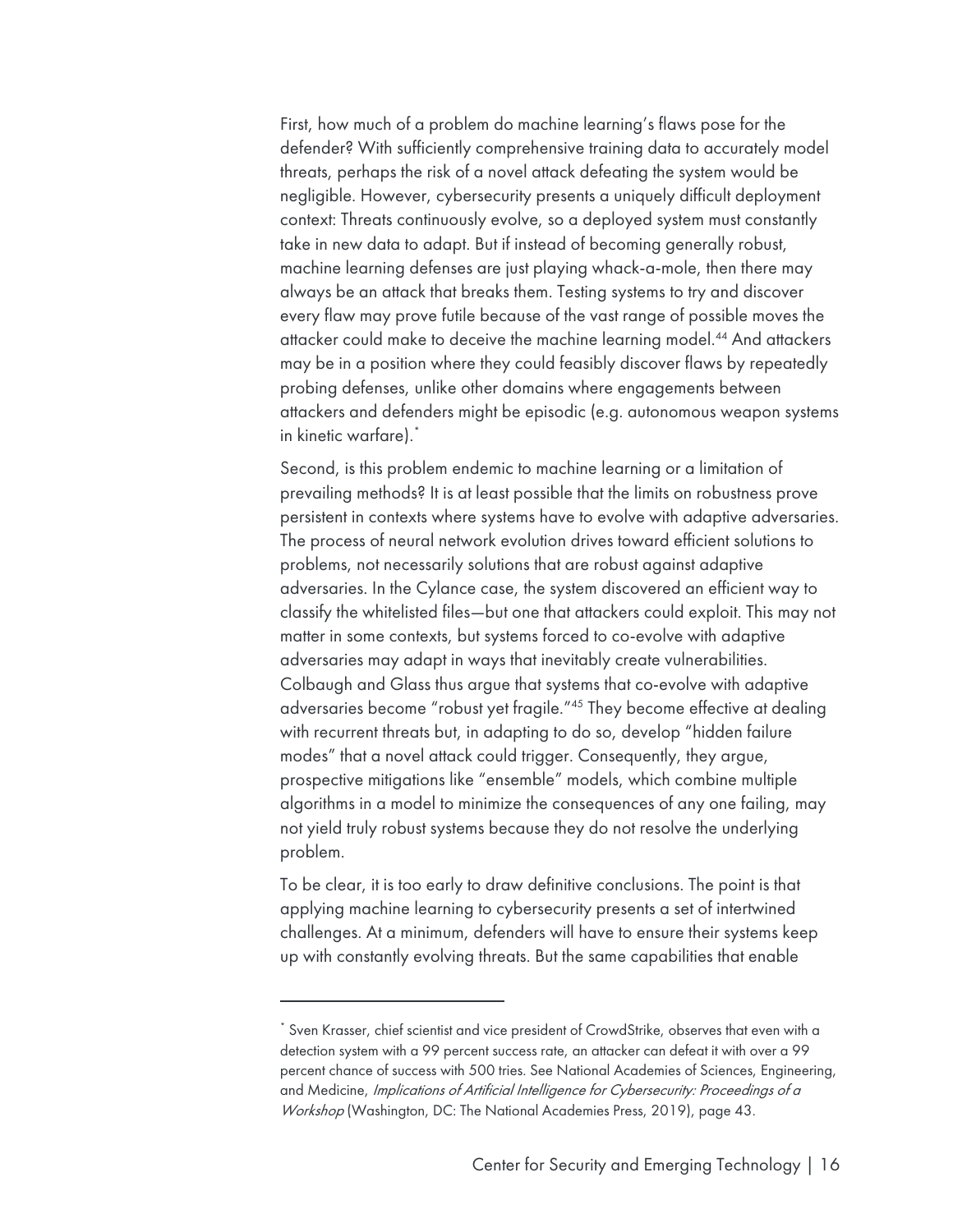systems to adapt may put them at risk of being "mistrained" in ways that leave them vulnerable to targeted attacks. And if it is possible that there are inherent limits on robustness, defenders could be forced to make tradeoffs between different threats.

#### The defender's predicament

Machine learning may solve some long-standing problems for defenders while creating new ones. In many contexts, defenses sufficient to deal with that vast majority of malicious threats will be good enough. States, however, need to ensure the viability of defenses against not just general malicious activity, but specific pacing threats (e.g. China or Russia in the United States' case). The possibility of an adversary exploiting a hidden failure mode in a defense may become an acute concern. Yet states may have limited options for ensuring the robustness of defenses, each of which may necessitate intruding into their adversaries' (or third parties') networks before an attack occurs:

(1) Overcoming the limitations of training, testing and verification: Generally speaking, knowledge of adversaries' capabilities enables proper threat modeling and hardening of defenses. Machine learning could amplify the benefits of insights into the evolving threat landscape—and the potential costs of falling behind the latest trends. The better the training data on attacks are, the better the defensive model against those attacks will be. Historical data will diminish in value as adversaries change tactics and the landscape shifts, creating a constant incentive to continually gather information on evolving adversary tactics. Moreover, these incentives could be even stronger if there are inherent limits on the robustness of machine learning defenses. The defender may have to choose a subset of potential attacks to prioritize when training a defense within a vast range of possible attacks.46 Verifying the system's robustness against a specific adversary might depend on anticipating their likely attack methodology. Intruding into the adversary's networks (or a third-party network that adversary may be operating inside) to gain advanced warning of their capabilities could thus guide the defender's efforts and make this problem far more tractable.

(2) Enabling countermeasures to a specific adversary's attacks: A defender can painstakingly try to harden a defense against the vast range of possible attacks. But a much simpler option may exist: peer into the attacker's own networks to gain the information necessary to mitigate an attack through traditional cyber defense. This could include discovering and patching a software vulnerability used by the attacker or creating a signature of malware in order to detect it, essentially "inoculating" the defense. This would have the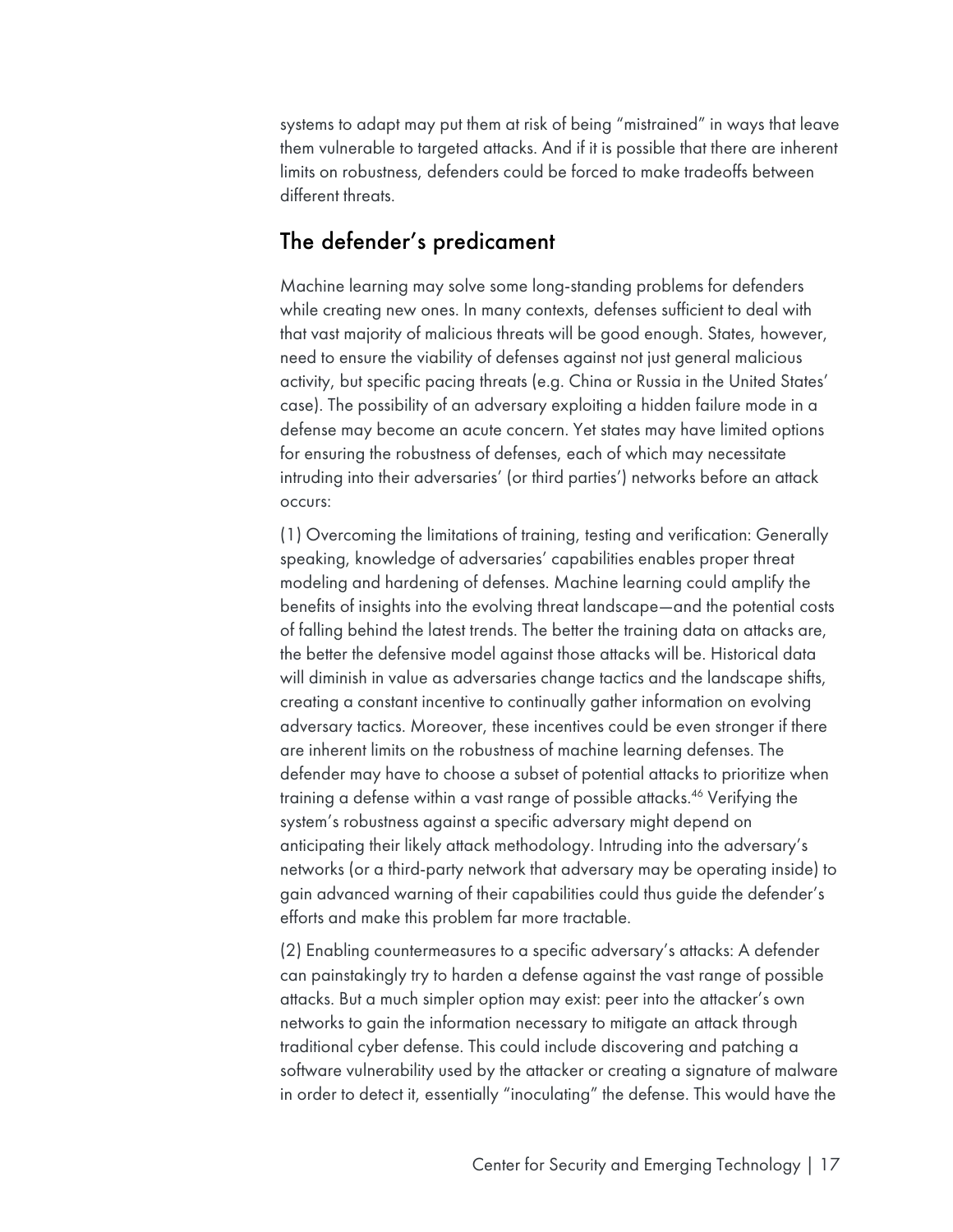added benefit of scalability; a defender could inoculate defenses deployed in a range of settings rather than having to orchestrate their retraining.\* Rapidly inoculating defenses might be especially necessary in a period of heightened tensions when an attack by an adversary is anticipated.

(3) Leapfrogging the innovations of others: Unlike experimental settings that typically feature one attacker and one defender, cyberspace features many actors who learn from and appropriate others' tools and techniques. With cybersecurity in general, a state can expect its adversaries to adapt and improve their capabilities against other states' defenses. The fact that attacks tend to transfer from one machine learning model to another suggests that observing successful attacks against another's defenses can yield specific, valuable information on how to improve one's own. A state might even probe another actor's defenses to try and extract the model and copy it for its own defense.

<sup>\*</sup> U.S. Cyber Command's "malware inoculation initiative," which publishes information discovered on adversaries' capabilities to improve private sector defenses, demonstrates the potential scalability of this approach. Erica Borghard and Shawn Lonergan, "U.S. Cyber Command's Malware Inoculation: Linking Offense and Defense in Cyberspace," Net Politics, April 22, 2020, https://www.cfr.org/blog/us-cyber-commands-malware-inoculationlinking-offense-and-defense-cyberspace.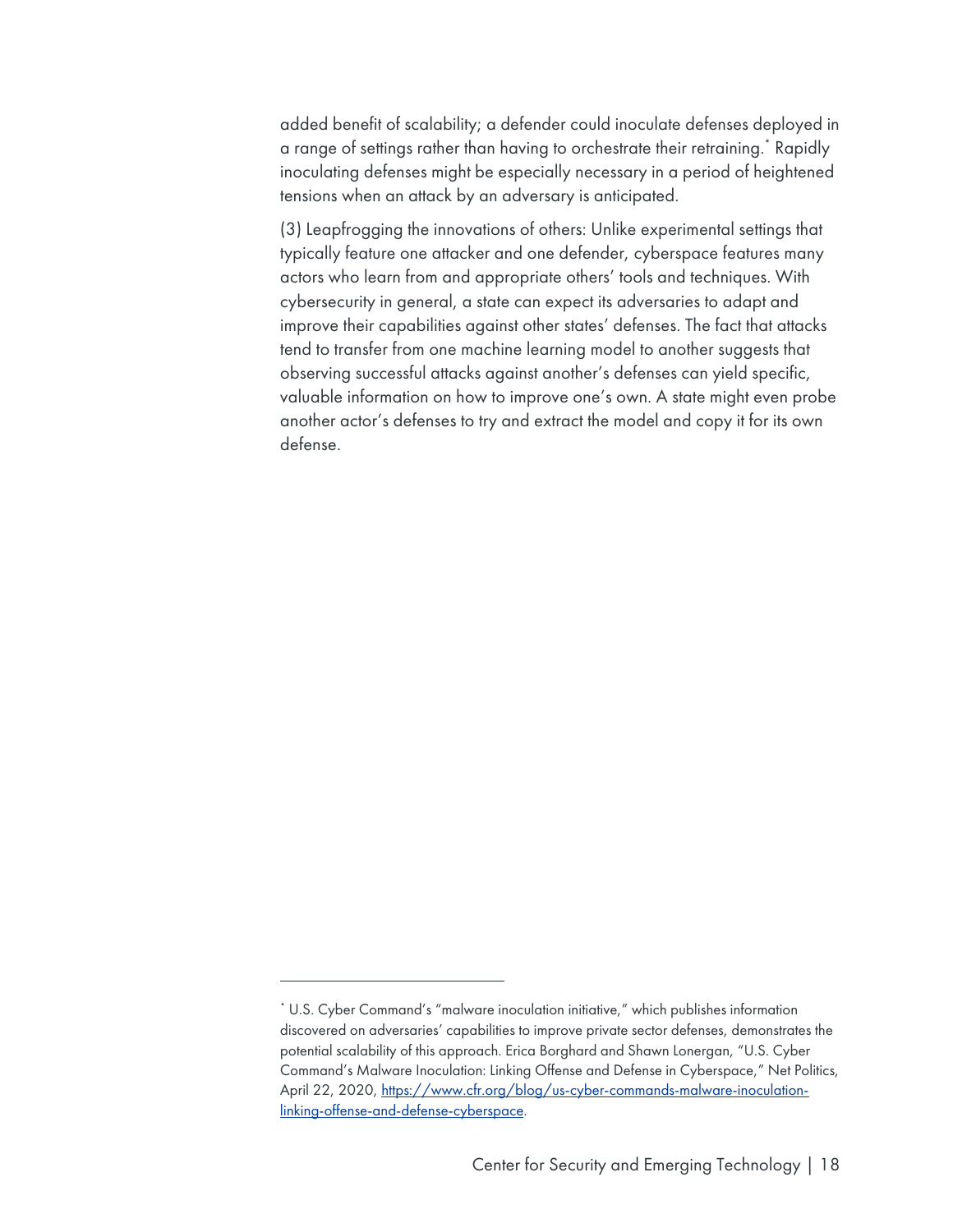#### Artificial Intelligence and Cyber Stability

Artificial intelligence could transform cyber operations at a time when cyber competition among states is heating up. This analysis has focused on the potential operational imperatives machine learning could create, but these operations would not play out in a vacuum. They would occur within this strategic context, in which states may be both "attackers" and "defenders" in a constant struggle for advantage. The stakes are no less than protecting core national interests and potentially crucial military advantages in a conflict. Cyber competition may drive states to hack machine learning defenses. Could machine learning, in turn, destabilize cyber competition?

The escalation dynamics of cyber engagements remain a subject of contention. Real-world cyber operations have rarely provoked forceful responses.47 This has led some scholars to propose that inherent characteristics of cyber capabilities or cyber competition limit the potential for escalation. Others are less sanguine. Jason Healey and Robert Jervis argue that cyber competition has steadily intensified as the scope and scale of cyber operations have expanded over three decades. <sup>48</sup> The forces containing this competition to manageable thresholds may not hold indefinitely. Moreover, they argue that even if cyber operations can be stabilizing in some circumstances, in a crisis their characteristics could accelerate the path to conflict.

Cyber competition already has the ingredients needed for escalation to realworld violence, even if these ingredients have yet to come together in the right conditions. The aim here is simply to show how machine learning could potentially amplify these risks. This follows two of the potential escalation pathways Healey and Jervis identify. The first concerns the factors fueling the steady intensification of cyber competition, which could eventually cross a threshold triggering a crisis. The second concerns the characteristics of cyber operations that may pressure states to launch attacks in a crisis.

(1) Machine learning could fuel the intensification of cyber competition.

Even as states' cyber operations have become more aggressive in some respects, they have largely remained well below the threshold likely to trigger retaliation. The vast majority consist of acts of espionage and subversion in the "gray zone" between war and peace. Some attribute this apparent stability to dynamics governing cyber competition below the use of force that are inherently self-limiting.<sup>49</sup> But Healey and Jervis argue that this stability may be tenuous. In some conditions, cyber competition leads to "negative feedback loops" that diffuse tensions. In others, it can lead to "positive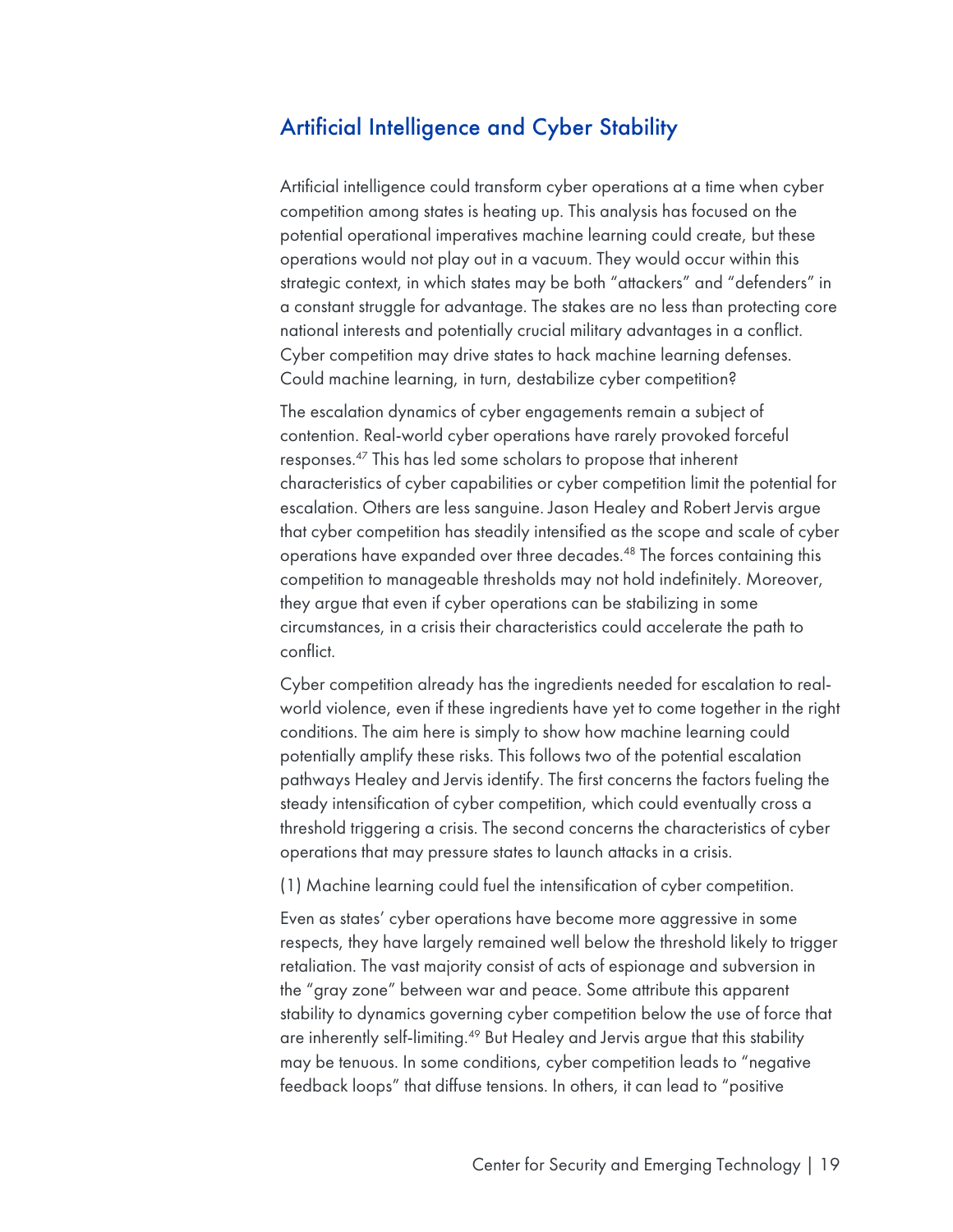feedback loops," whereby cyber operations by one state incite operations by another.50 Positive feedback can occur when cyber operations generate fears of insecurity. A state may intrude into another's networks simply to maintain situational awareness or to secure its own networks against the target's offensive capabilities. But because the same intrusion for espionage could pave the way to launch an attack, the target of the intrusion may view this as offensive and respond by engaging in their own counter intrusions.<sup>\*</sup>

How might machine learning change these dynamics? The above analysis of offensive and defensive imperatives suggests the potential to amplify positive feedback loops in three ways:

First, machine learning may increase the perceived salience of informational advantages over an adversary and the fear of falling behind. Offensive operations targeting machine learning attack vectors may have to be tailored to the precise defensive configuration.† Defending against such attacks may require the ability to anticipate the particular deception created by the attacker. The resulting strategic dynamic may resemble the game of poker: Your best move depends on what your opponent has in their hand. Whatever can be done in advance to figure out the opponent's hand—or "stack the deck"—may prove tempting.

Second, machine learning may incentivize states to conduct intrusions into adversaries' networks even earlier in anticipation of future threats. Whether attacking machine learning systems or defending against such attacks, the options with the greatest chance of success may also require the earliest action. Reaching an isolated target may necessitate sabotaging a machine learning defense before it is deployed if a black-box attack would be infeasible. Similarly, hardening a defense against an attack may require gaining information on an attacker's capabilities well before they are launched. States tend to hedge against uncertainties. They may be forced to make decisions to take action in the present based on possible future

<sup>\*</sup> This dynamic, whereby one state's actions to secure itself create fear in another, raising the potential for misinterpretation and escalation, is similar to the political science concept of the security dilemma. For an overview of the security dilemma and its application to cybersecurity, see Robert Jervis, "Cooperation Under the Security Dilemma," World Politics 30, no. 2 (1978): 167-214; Ben Buchanan, The Cybersecurity Dilemma (New York, NY: Oxford University Press, 2016).

<sup>†</sup> Notably, in their effort to defeat proposed defenses against adversarial examples, Tramer et al. found that "no single strategy would have been sufficient for all defenses. This underlines the crucial fact that adaptive attacks cannot be automated and always require appropriate tuning to a given defense." Tramer et al., "On Adaptive Attacks to Adversarial Example Defenses."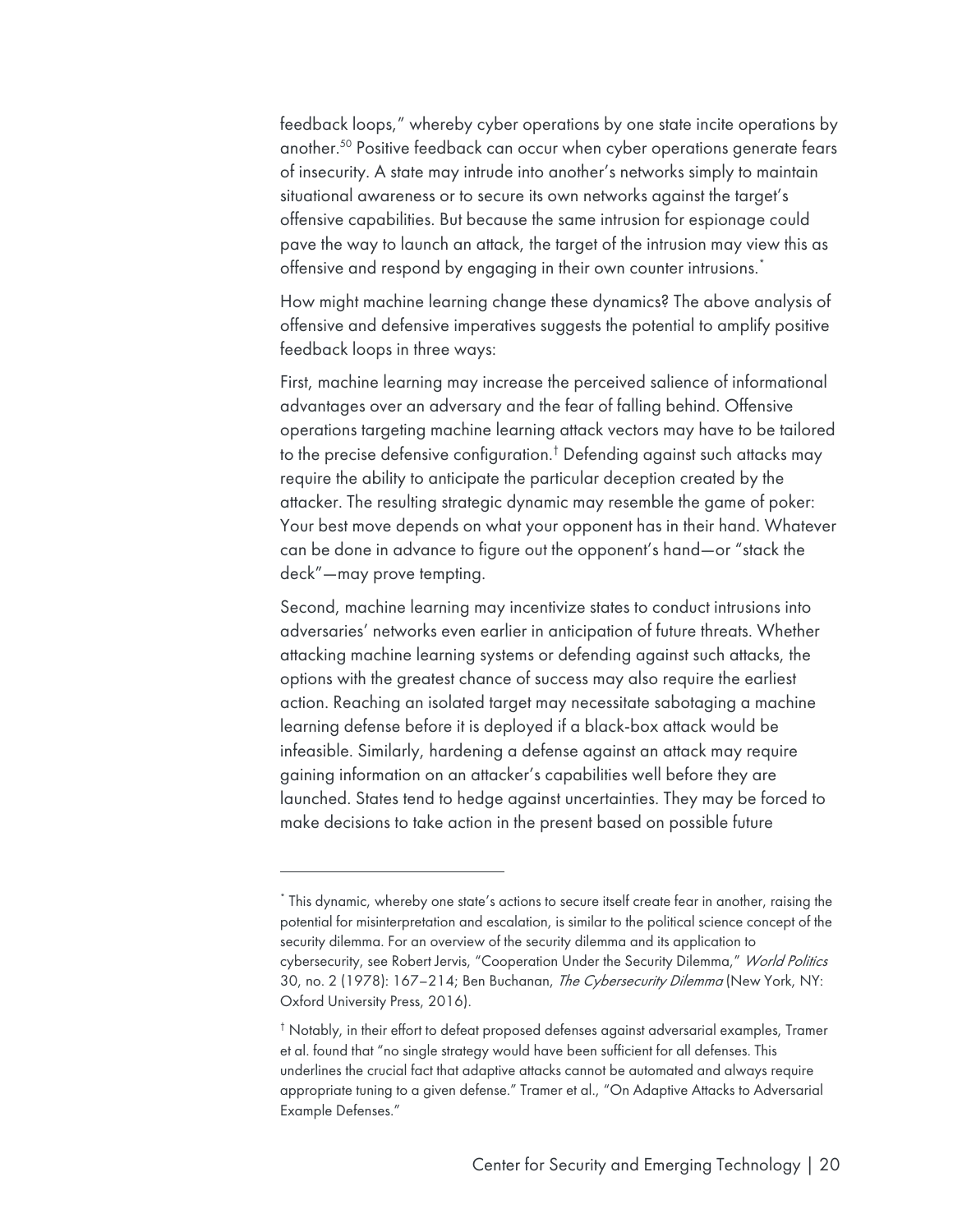offensive or defensive needs. The result may be to lower the threshold of perceived threat sufficient to motivate such action.

Third, machine learning may further blur the line between offensive and defensive cyber operations. If merely interacting with a defensive system could extract information needed to engineer an attack to defeat it, states may be prone to view any interaction as possible preparation for an attack. Similarly, a state may gain access to a training environment to copy a defensive model, but the target may fear the model has been reverseengineered and fatally compromised, enabling an attack.

In short, states may perceive that the stakes of gaining an edge over adversaries are rising, requiring even more proactive efforts in anticipation of future needs, while simultaneously making the same efforts by adversaries seem even more threatening. In the right conditions, positive feedback loops may become more likely to cause an engagement to cross a threshold triggering a crisis. More predictably, these dynamics might motivate risky or destabilizing cyber operations by states—particularly those seeking asymmetric advantages and willing to tolerate collateral damage. Several concerning scenarios stand out:

- Systemic compromises: Contractors or open source projects may present opportunities to insert backdoors into models that make their way into harder to reach targets. The danger of such operations is that a systemic compromise could leave a wide swath of civilian and governmental applications vulnerable. Malware designed to exploit the backdoor could inadvertently propagate to other systems. As with any backdoor inserted into a product, there is no guarantee another malicious actor could not discover and exploit it.
- Poisoning the waters: A cruder tactic than inserting a backdoor would simply be an indiscriminate attempt to degrade cybersecurity applications. An attacker with little regard for collateral damage might flood a malware repository with tainted samples designed to mistrain machine learning systems relying on the data.
- Reckless operations: States may be tempted to accept certain operational risks to circumvent machine learning defenses. For instance, an attacker may employ capabilities with greater autonomy to avoid reliance on external command and control servers, which would risk detection. <sup>51</sup> Absent human control, such capabilities might carry greater risk of unintended impacts that spread beyond the target network. An attacker might also sabotage a defense to create an offensive option that unintentionally exposes the targeted network to other attackers. Sabotaging the systems that protect an adversary's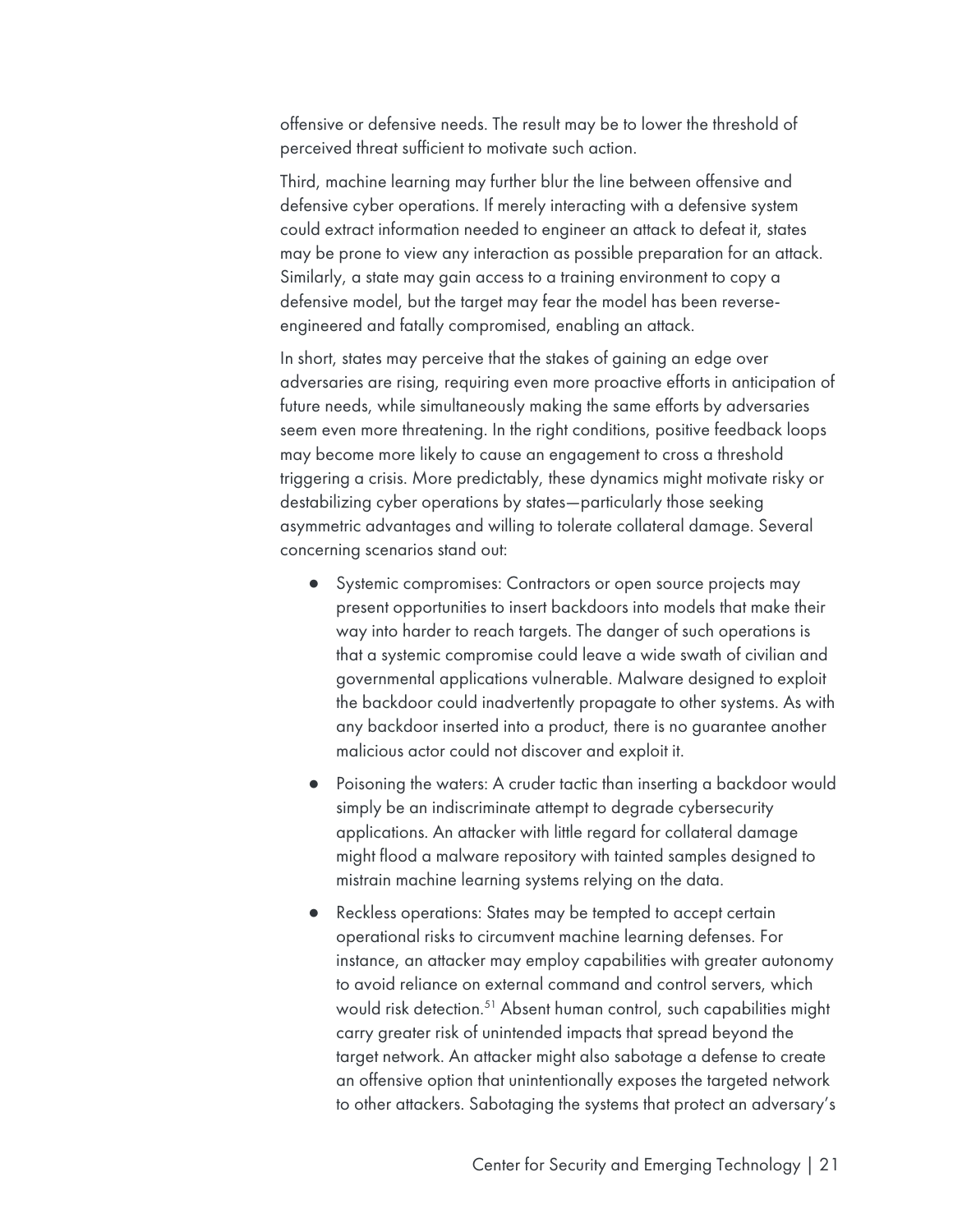critical infrastructure, for instance, might backfire catastrophically if it creates an opportunity for a third party to launch an attack and trigger a crisis.

● Attacks on trust: An attacker might not need to break a machine learning defense if they can undermine the defender's confidence in it. A case alleged against the cybersecurity vendor Kaspersky illustrates the possibility. In 2015, the company was accused of uploading fake malware samples to VirusTotal, an open source service that aggregates information from cybersecurity vendors to improve collective defenses. The fake samples were designed to cause competing antivirus systems to flag legitimate files, creating problems for clients and potentially hurting their brands.<sup>52</sup> Manipulating a machine learning system to trigger false positives could similarly undermine confidence in the model.

(2) Machine learning could exacerbate the characteristics of cyber operations that undermine crisis stability.

In some cases, cyber operations might help avoid a crisis by diffusing tensions.\* However, if a crisis breaks out, cyber capabilities create pressures that could accelerate the path to conflict. Healey and Jervis note the widespread perception that cyber capabilities have maximal effect when the attacker has the benefits of surprise and initiative.<sup>53</sup> If conflict appears imminent, such first-mover advantages might tempt states to launch preemptive cyberattacks against command, control, and communications capabilities to degrade or disable an adversary's military forces. Short of actually launching an attack, states would have strong incentives to begin preparations to do so by intruding into their opponent's networks.

The inherent ambiguity of cyber intrusions creates a recipe for misperception in such a context. Intrusions for espionage purposes may appear indistinguishable from those laying the groundwork for attacks, or "operational preparation of the environment" (OPE). As Buchanan and Cunningham argue, this creates the potential for escalation resulting from a

<sup>\*</sup> Cyber operations could act as a "pressure valve" by creating options to respond to provocations that are potentially less escalatory than kinetic force both in their direct impacts and impacts on perceptions. See Benjamin Jensen and Brandon Valeriano, "What do We Know About Cyber Escalation? Observations from Simulations and Surveys" (Atlantic Council, November 2019), https://www.atlanticcouncil.org/wp-

content/uploads/2019/11/What\_do\_we\_know\_about\_cyber\_escalation\_.pdf; Sarah Kreps and Jacquelyn Schneider, "Escalation Firebreaks in the Cyber, Conventional, and Nuclear Domains: Moving Beyond Effects-Based Logics," Journal of Cybersecurity 5, no. 1 (January 1, 2019): 1–11, https://doi.org/10.1093/cybsec/tyz007.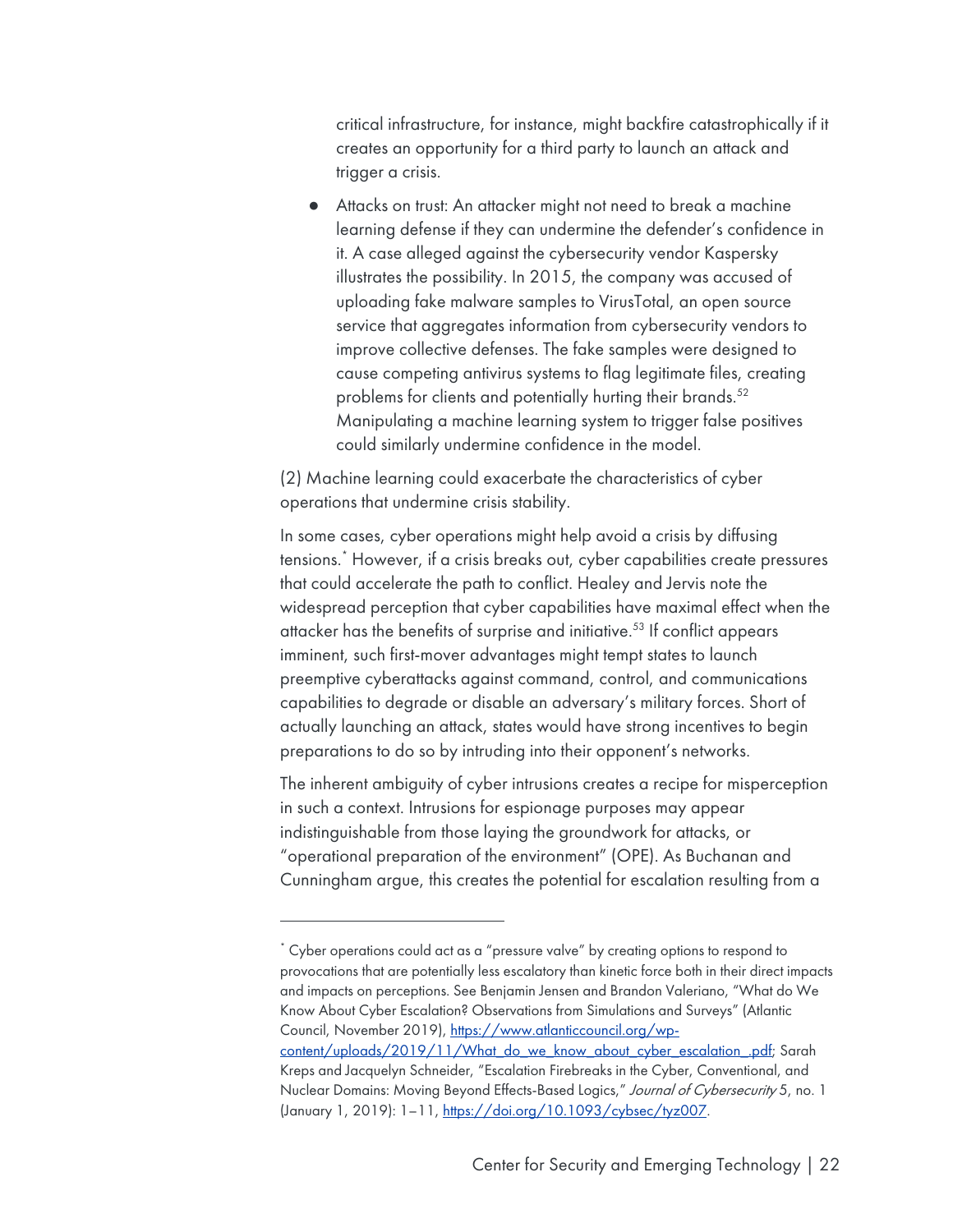miscalculated response to an intrusion.54 One side might discover an intrusion in a crisis—even one that occurred months before the crisis began—and, misinterpreting it as an imminent attack, may face sudden pressure to launch a counterattack.

Here again, the potential offensive and defensive imperatives created by machine learning could exacerbate these risks:

First, states may feel even greater pressure to gain advantages through intrusions early in a crisis. The time needed to engineer an attack under blackbox conditions, or retrain a defense to ensure robustness against a possible imminent attack by an adversary, may translate to increased pressure to try and quickly gain information on an adversary's capabilities if the state does not already possess it. \*

Second, the indistinguishability of espionage from OPE may be even more problematic. A state that detects an intrusion or a compromised training process might have no way to rapidly discern whether the attacker has discovered a flaw that would defeat the system or to evaluate the robustness of the defense. If defenses are believed to be fragile in the face of novel attacks this could become an acute source of anxiety. Faced with fewer options to rule out worst-case scenarios, the state may be more likely to escalate in response.

Third, machine learning could create additional sources of uncertainty that induce potential "use it or lose it" dilemmas. Changes in the target environment can already throw off meticulously-planned offensive operations. The shelf-life of an offensive operation might be even shorter if it must be tailored to the precise configuration of machine learning defenses that could evolve over time. If a state has prepared such capabilities, the temptation in a crisis may be to use them rather than risk them becoming obsolete. The sudden discovery of a critical flaw in a defensive machine learning system with no easy remedy might similarly force the defender to contemplate whether to preempt a possible attack.

The threat to crisis stability arises from this unique combination of uncertainties and anxieties at the technical and strategic levels. Machine learning seems

<sup>\*</sup> If conducting black-box attacks on machine learning systems proves time-consuming, this might actually be stabilizing in some circumstances: as Borghard and Lonergan argue, the time needed to develop offensive options makes them a less effective tool of escalation in response to an attack–a state cannot simply conjure up cyber options for immediate retaliation. See Erica Borghard and Shawn Lonergan, "Cyber Operations as Imperfect Tools of Escalation," Strategic Studies Quarterly (Fall 2019): 122-145.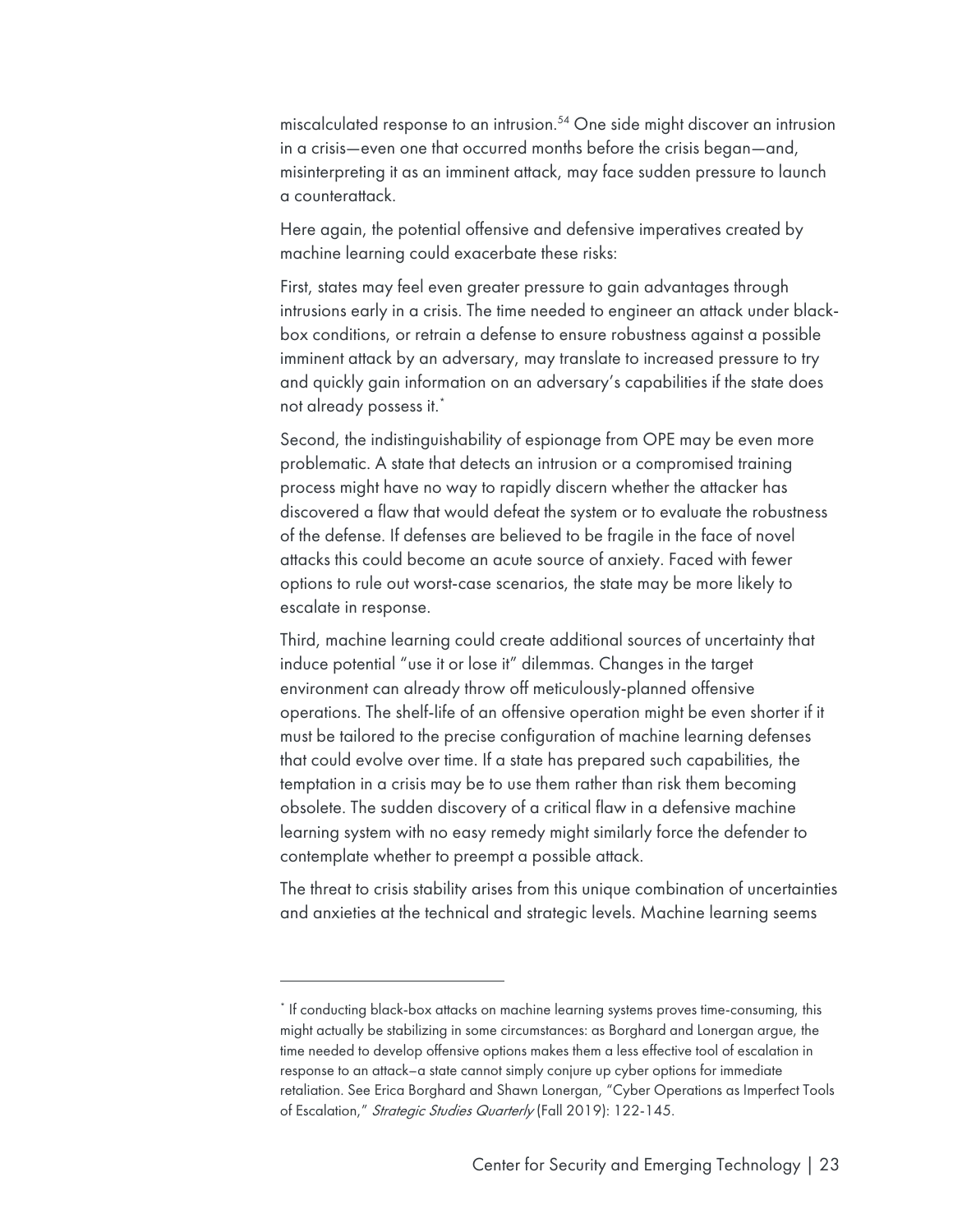capable of compounding these and, in the heat of a crisis, increasing the potential for serious misperception and miscalculation.

#### Mitigating scenarios

As stated at the outset, this study explores a possible worst-case scenario for the future of AI-cyber capabilities. The threat to stability stems from the potential for machine learning to create offensive and defensive imperatives that incentivize states to intrude into their adversaries' networks. But it is worth briefly revisiting the possibility that machine learning could evolve in ways that fundamentally change these imperatives. Describing the current state of the art, Bruce Schneier compares machine learning security to the field of cryptography in the 1990s: "Attacks come easy, and defensive techniques are regularly broken soon after they're made public."<sup>55</sup> The field of cryptography, however, matured and encryption is now one of the strongest aspects of cybersecurity. Eventually, a more mature science of machine learning security may likewise yield systems highly robust without the constant threat of becoming vulnerable to targeted attacks.

However, as this relates to the incentives to intrude into adversaries' networks, it only solves the defensive side of the equation. A machine learning defense could be robust to an adversary's attack even without advanced knowledge of their capabilities. On the other hand, attackers may face even greater incentives to intrude into target networks early and aggressively. If attackers cannot count on discovering ways to defeat a system once it is deployed, sabotaging its development or compromising its supply chain may be seen as even more necessary offensive options.

Alternatively, machine learning security may hit a dead end. Systems may remain fundamentally vulnerable in dynamic, adversarial conditions. In such a scenario, cybersecurity would in all likelihood still benefit from machine learning applications as it does now, but not in ways that fundamentally change the cat-and-mouse game. In this case, offensive operations may not depend on early intrusions any more than in the status quo; attackers would likely be able to find ways to defeat defenses that do not depend on compromising them well in advance. Defenders, however, might face stronger pressure to intrude into adversaries' networks to try and harden potentially fragile systems against their capabilities. The situation for defenders could become untenable if attackers benefit from *offensive* applications of machine learning.<sup>56</sup>

The point of this cursory analysis is to show that even if the broad trajectory of machine learning changes, the potential for destabilization may remain. In any event, the present challenges facing machine learning do not appear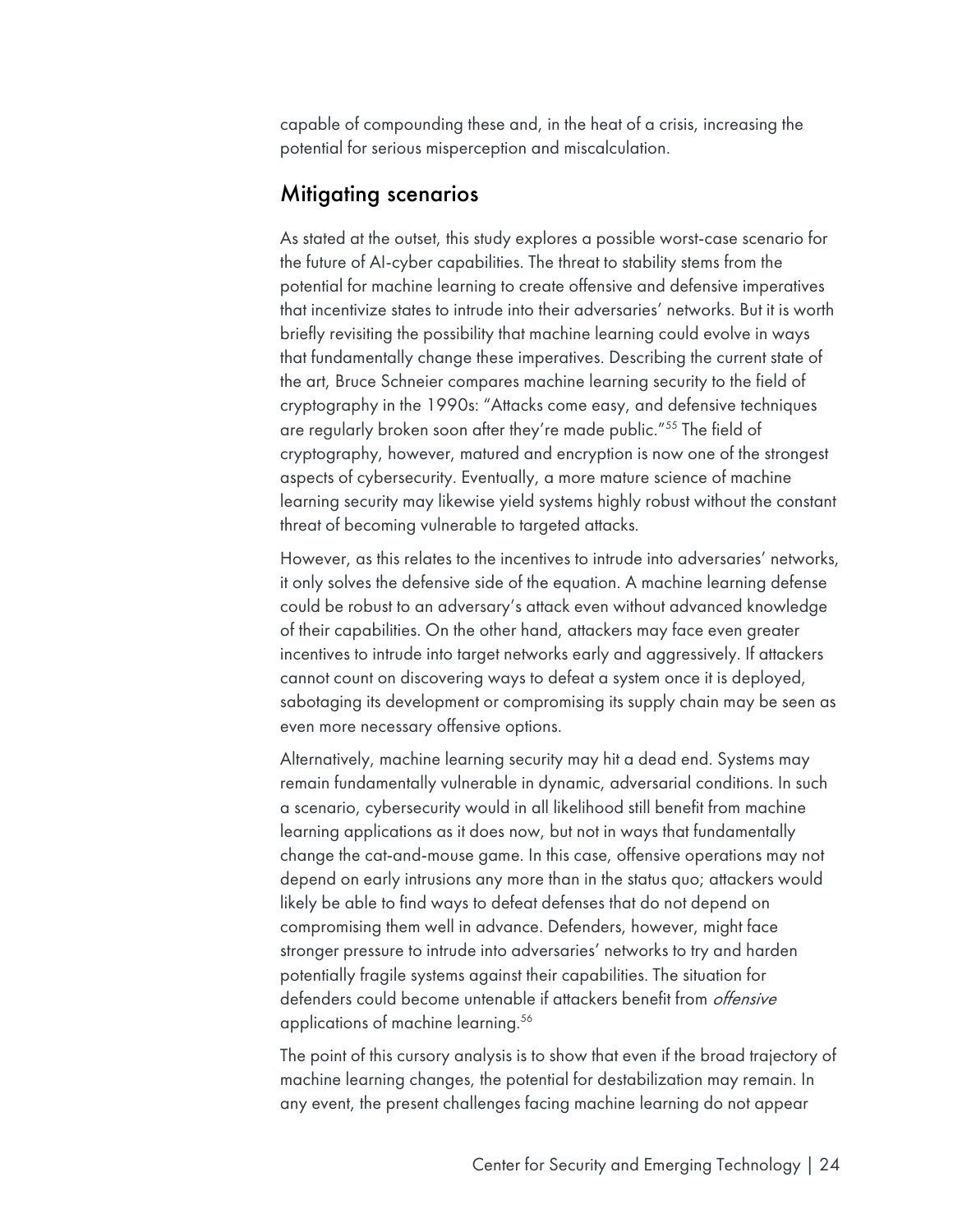likely to be resolved soon. To Schneier, machine learning security is at the level of maturity of cryptography in the 1990s, but Nicholas Carlini, a leading expert on machine learning security, paints an even bleaker picture. In a November 2019 presentation, he compared machine learning security to cryptography in the 1920s, suggesting that the field has not even developed the right metrics to gauge progress toward solving these fundamental problems.<sup>57</sup>

#### Implications for policy

Efforts are underway to understand and address the threats to machine learning systems. <sup>58</sup> A key takeaway from this study is that deploying machine learning for cybersecurity presents a unique set of challenges arising from the interaction of technical characteristics and strategic imperatives. These challenges must be addressed not only via technical solutions but at the level of policy and strategy. Even with the "known-unknowns," several imperatives emerge from this forecast:

- First, machine learning may present inexorable tradeoffs for cyber defense. Machine learning defenses may mitigate some threats while introducing new attack vectors. And the ability to adapt to evolving threats may put systems at constant risk of becoming vulnerable. Decision-makers need basic tools to inform risk-based decisions about when and how to employ such systems. This includes frameworks and metrics to evaluate systems deployed in crucial contexts: e.g., diagnosability or auditability, resilience to poisoning or manipulation, and the ability to "fail gracefully" (meaning a model's failure does not cause catastrophic harm to functions dependent upon it). <sup>59</sup> Decisions and policies, such as those regarding the disclosure of machine learning vulnerabilities or the publication of offensive security research that might enable attackers, will also have to be adapted to the unique characteristics of machine learning. \*
- Second, secure deployment of machine learning depends on guarding against attempts by adversaries to broadly compromise or degrade the development process. Attacks will not always be direct; adversaries may exploit trust in common services, like the aforementioned case involving VirusTotal. They may further blur the

<sup>\*</sup> Machine learning security would benefit, for instance, from standards analogous to the Common Vulnerability Scoring System, used to evaluate the severity of software vulnerabilities and inform decisions about patching. "Common Vulnerability Scoring System Version 3.1: User Guide," Forum of Incident Response and Security Teams, July 2019, https://www.first.org/cvss/user-guide.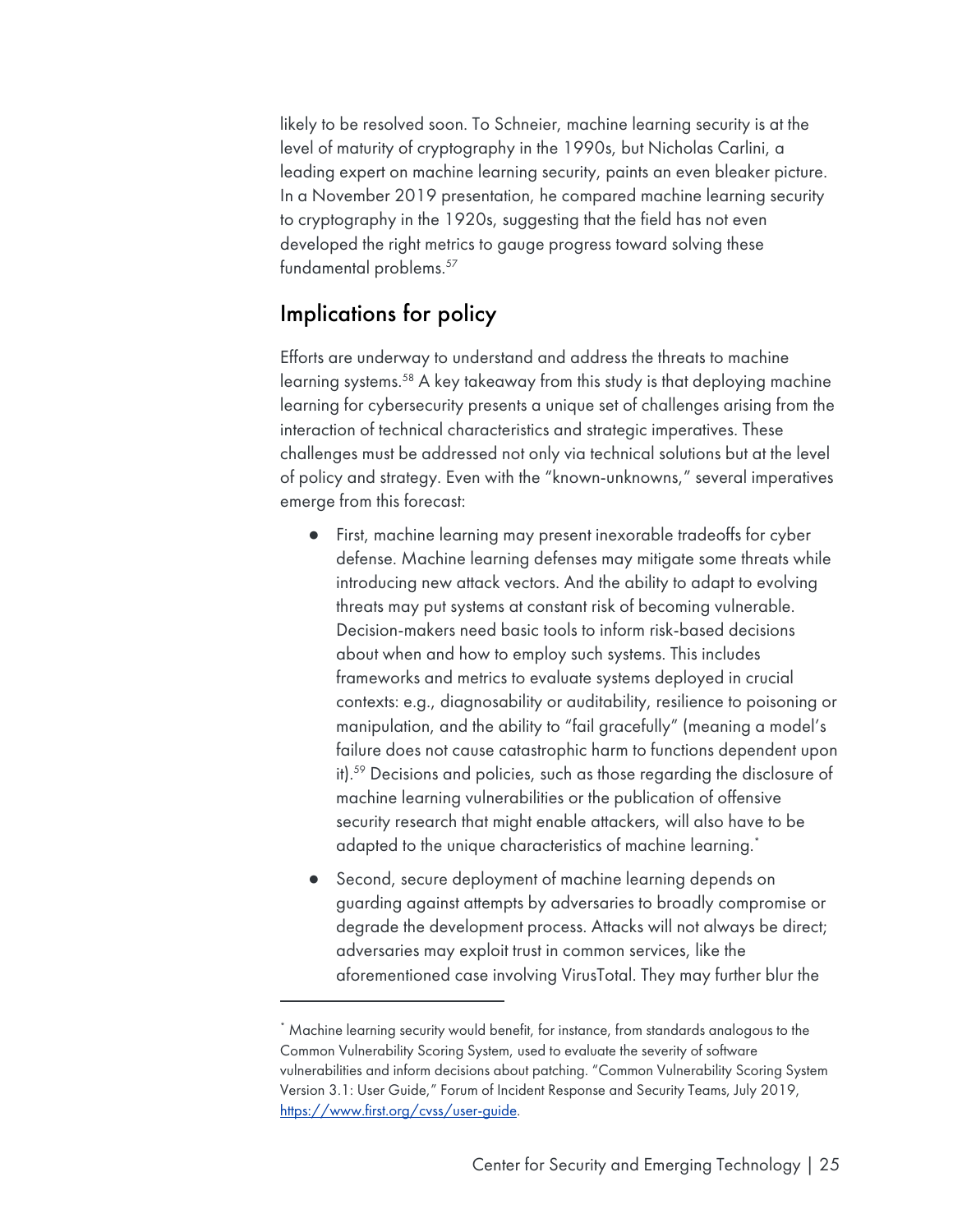lines between threats such as industrial espionage and strategic sabotage. Given the premium on "box knowledge," threats to the confidentiality of public or private data and algorithms should be treated as threats to the integrity of applications. Securing machine learning demands collective efforts by the government and private sector to secure the supply chain, open source development projects, data repositories, and other critical inputs.<sup>60</sup>

Third, managing tension and avoiding escalation in the conduct of cyber espionage and offensive operations will become even more important—especially as the imperative to gain information on adversaries' offensive capabilities and their own machine learning defenses increases. Operators need to understand the potential impacts of operations against machine learning in sensitive contexts, and will need to understand how adversaries will perceive their operations. If machine learning could amplify positive feedback loops it is worth examining the broader implications for U.S. cyber strategy, which is premised on the stabilizing effects of "persistent engagement" with adversaries. <sup>61</sup> Communication with adversaries to clarify strategic intentions will help avoid misinterpretation. Further, now is the time to explore forms of mutual restraint regarding the most destabilizing offensive activities targeting machine learning.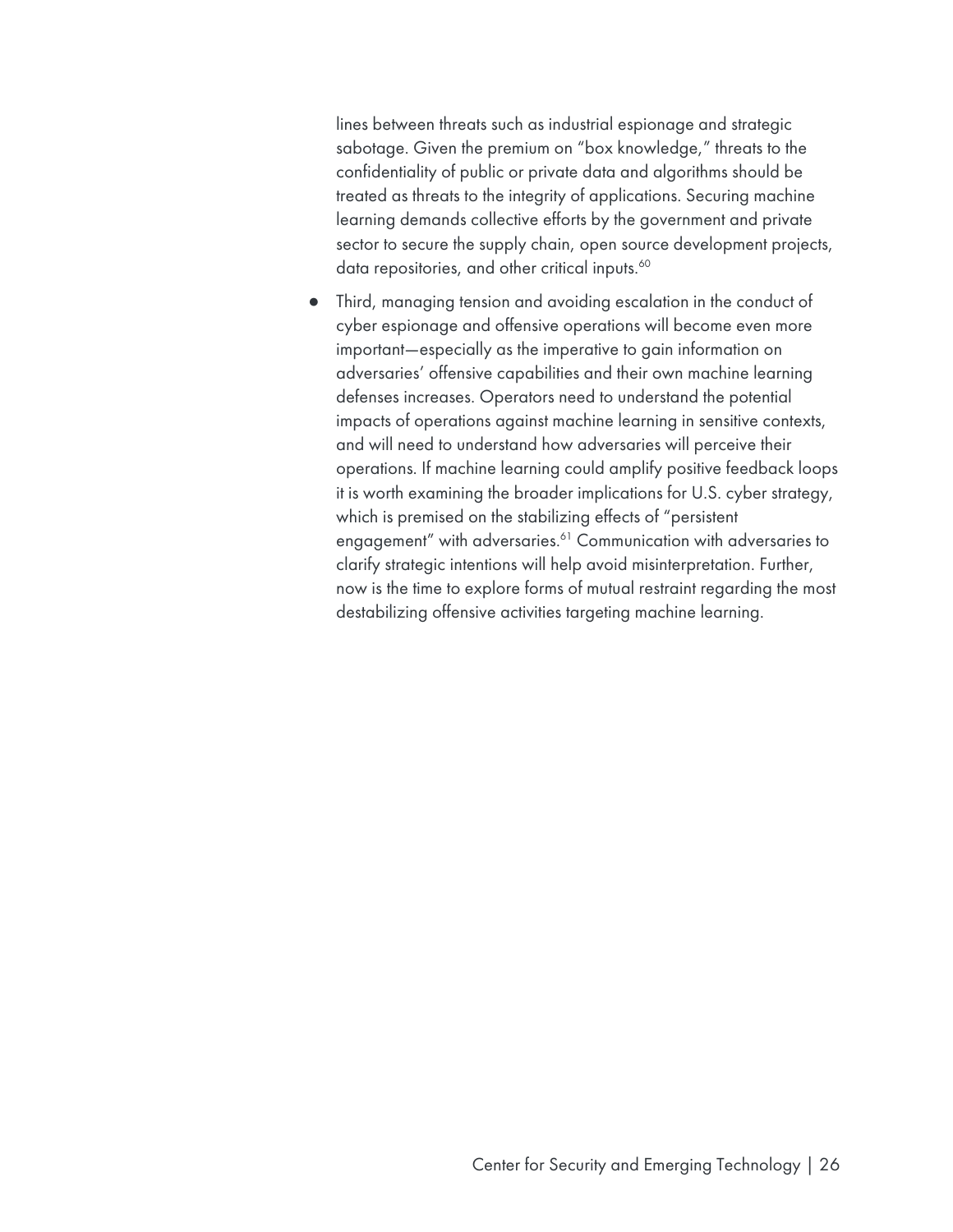## **Conclusion**

The pressure to harness artificial intelligence to deal with evolving offensive cyber capabilities will only grow. Precisely because machine learning holds both promise and peril for cybersecurity, a healthy dose of caution is needed when embracing these capabilities. Decisions made now with respect to the development and adoption of machine learning could have far-reaching consequences for security and stability. Decision-makers must avoid having to relearn lessons from cybersecurity in general, including the pitfalls of overreliance on defenses at the expense of a more holistic approach to risk management. The stakes of securing machine learning will rise as it is incorporated into a wide range of functions crucial to economic and national security. The incentives to gather intelligence or even sabotage the development of defensive systems might weigh just as heavily with other strategic areas of application. If this competition is not managed, states may head down a path destructive for all.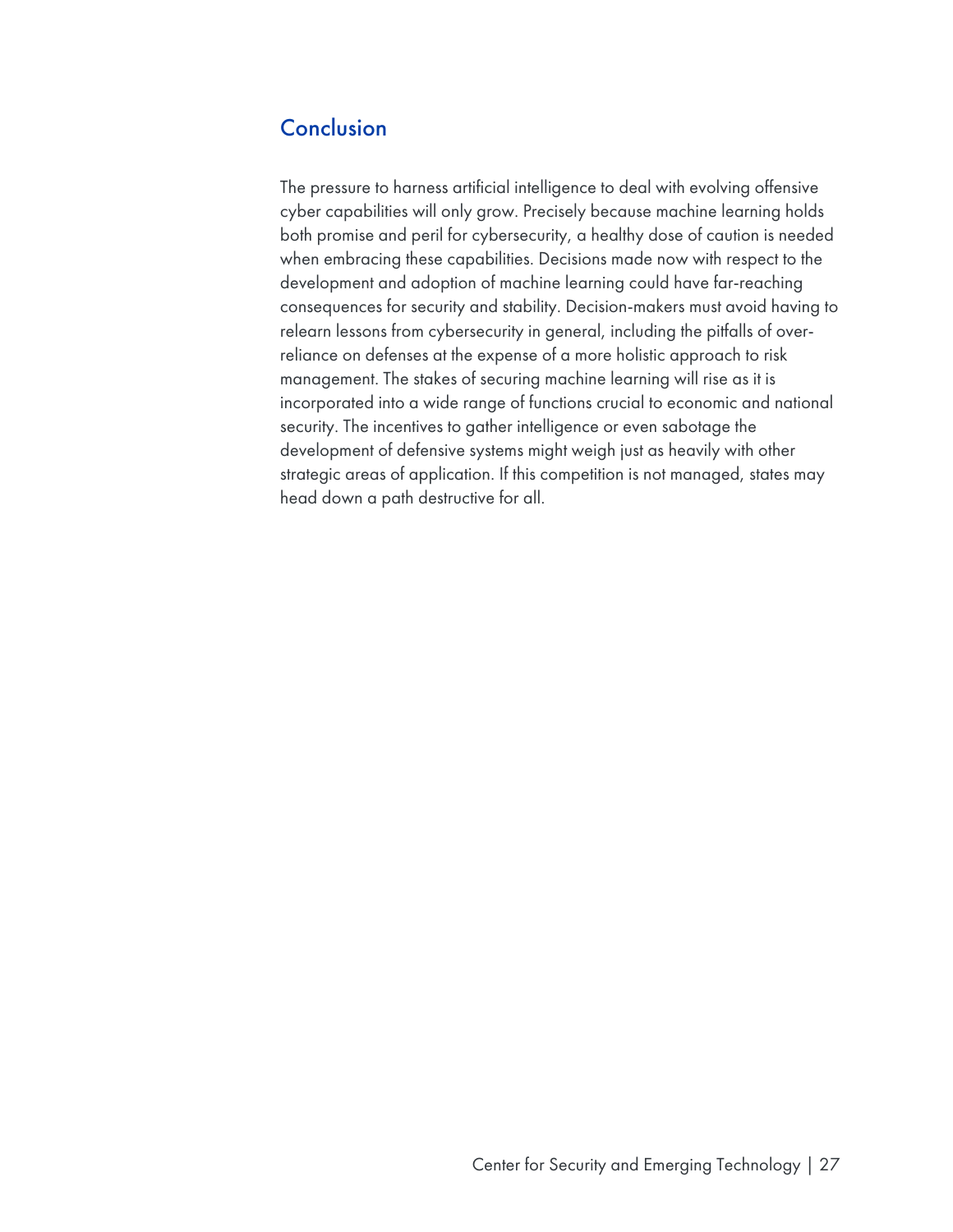# Acknowledgments

The author would like to thank Jason Healey, Paul Scharre, Trey Herr, Jon Bateman, John Bansemer, Ben Buchanan, and Andrew Lohn for their invaluable feedback and comments on earlier versions of this manuscript.



© 2021 by the Center for Security and Emerging Technology. This work is licensed under a Creative Commons Attribution-Non Commercial 4.0 International License.

To view a copy of this license, visit https://creativecommons.org/licenses/by-nc/4.0/.

Document Identifier: doi: 10.51593/2020CA007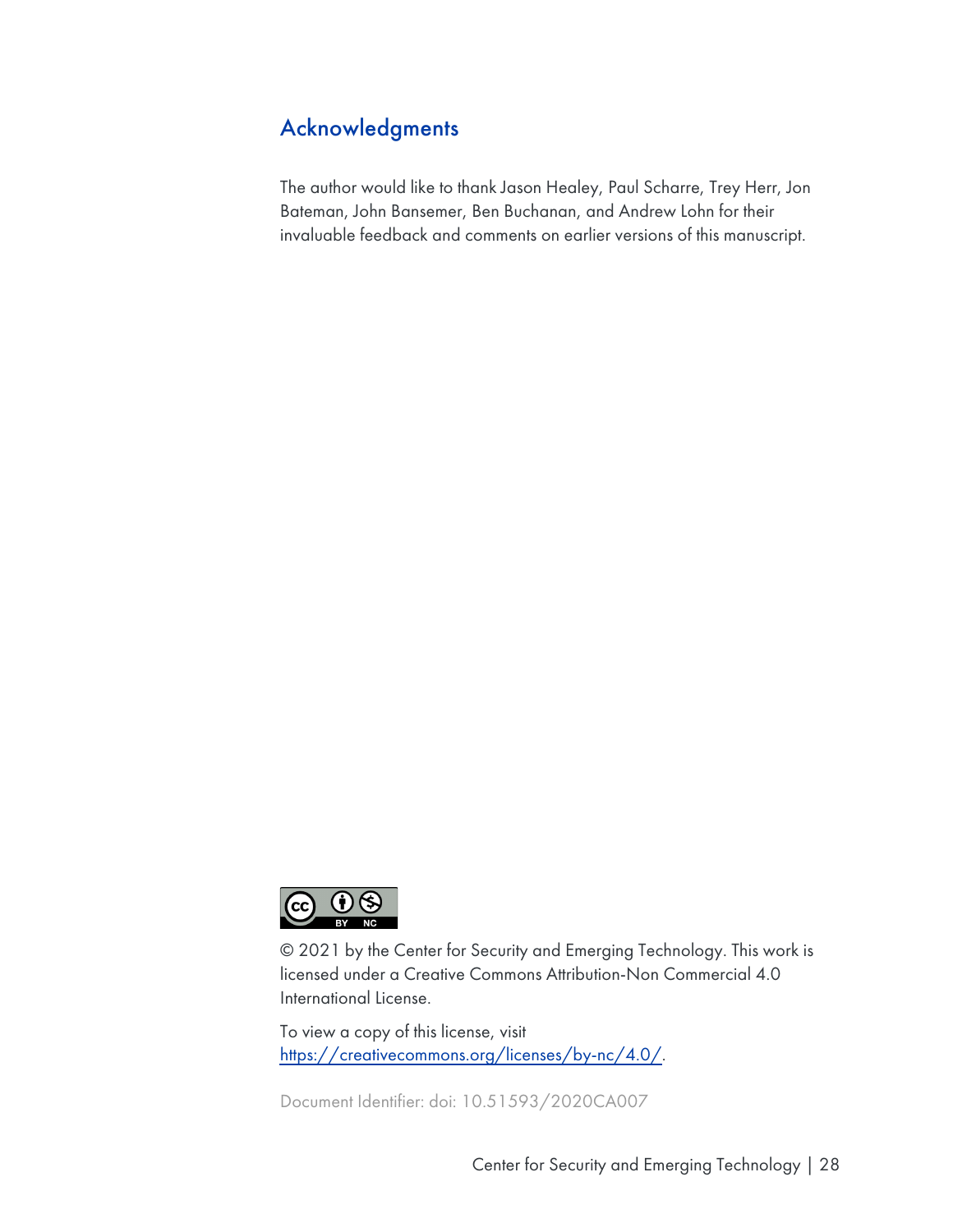#### **Endnotes**

<sup>1</sup> Mariarosaria Taddeo and Luciano Floridi, "Regulate Artificial Intelligence to Avert Cyber Arms Race," Nature 556, no. 7701 (April 2018): 296–98.

<sup>2</sup> Elsa B. Kania, "'AI Weapons' in China's Military Innovation" (Brookings Institution, April 2020), https://www.brookings.edu/research/ai-weapons-in-chinas-military-innovation/; Rod Thornton and Marina Miron, "Towards the 'Third Revolution in Military Affairs,'" The RUSI Journal 165, no. 3 (April 15, 2020): 12–21.

<sup>3</sup> Zachary Fryer-Biggs, "Twilight of the Human Hacker," The Center for Public Integrity, Sept. 13, 2020, https://publicintegrity.org/national-security/future-of-warfare/scaryfast/twilight-of-the-human-hacker-cyberwarfare/.

<sup>4</sup> One recent estimate valued the total market for AI-related cybersecurity services at \$8.8 billion, projected to grow to \$38.2 billion by 2026. "Artificial Intelligence in Cybersecurity Market," MarketsandMarkets, May 2019, https://www.marketsandmarkets.com/Market-Reports/artificial-intelligence-security-market-220634996.html.

<sup>5</sup> For an overview of machine learning, see Ben Buchanan, "The AI Triad and What It Means for National Security Strategy" (Center for Security and Emerging Technology, August 2020), https://live-cset-georgetown.pantheonsite.io/research/the-ai-triad-and-what-itmeans-for-national-security-strategy/.

<sup>6</sup> Sean Park et al. "Generative Malware Outbreak Detection," (Trend Micro Research, 2019),

https://documents.trendmicro.com/assets/white\_papers/GenerativeMalwareOutbreakDet ection.pdf.

 $7$  Ahmad Ridley, "Machine Learning for Autonomous Cyber Defense," The Next Wave 22, no. 1 (2018): 7–14.

<sup>8</sup> See comments by Sven Krasser in National Academies of Sciences, Engineering, and Medicine, Implications of Artificial Intelligence for Cybersecurity: Proceedings of a Workshop (Washington, DC: The National Academies Press, 2019).

<sup>9</sup> "Machine Learning in the Age of Cyber AI," Darktrace, 2019. https://www.darktrace.com/en/resources/wp-machine-learning.pdf.

<sup>10</sup> Micah Musser and Ashton Garriott, "Machine Learning and Cybersecurity: Hype and Reality" (Center for Security and Emerging Technology, forthcoming).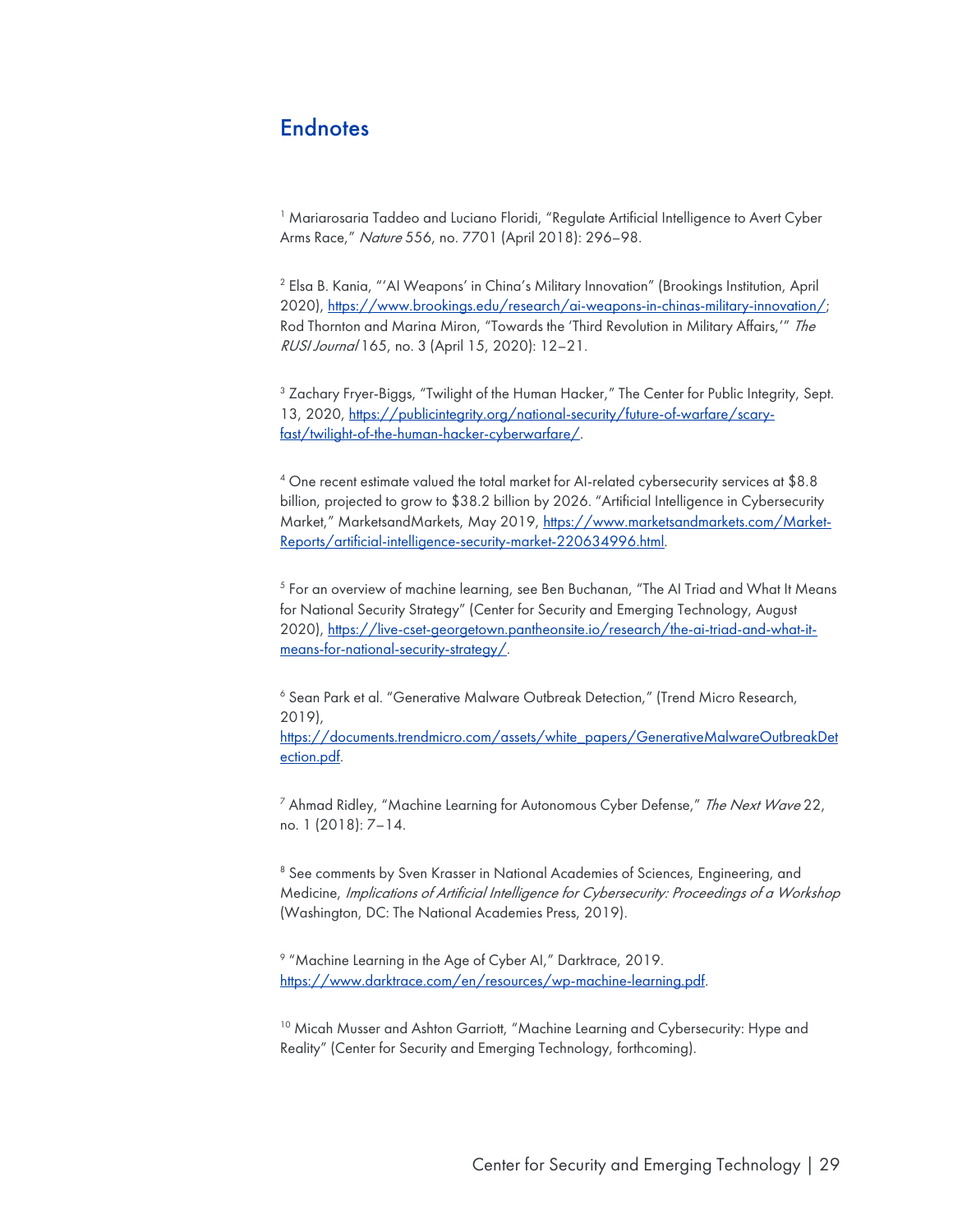<sup>11</sup> CrowdStrike, for instance, employs a dedicated team of human experts to maintain oversight of its machine learning-based tools and ensure data is collected and analyzed properly. See comments by Sven Krasser in National Academies of Sciences, Engineering, and Medicine, Implications of Artificial Intelligence for Cybersecurity.

<sup>12</sup> David Silver et al., "Mastering the Game of Go without Human Knowledge," Nature 550, no. 7676 (October 18, 2017): 354–59.

<sup>13</sup> Joe Slowik "The Myth of the Adversary Advantage," Dragos, June 19, 2018, https://www.dragos.com/blog/industry-news/the-myth-of-the-adversary-advantage/.

<sup>14</sup> Richard Colbaugh and Kristin Glass, "Predictive Moving Target Defense," (Sandia National Laboratories, 2012), https://www.osti.gov/servlets/purl/1117315.

<sup>15</sup> Ridley, "Machine Learning for Autonomous Cyber Defense"; Thanh Thi Nguyen and Vijay Janapa Reddi, "Deep Reinforcement Learning for Cyber Security," arXiv [cs. CR] (June 13, 2019), arXiv, http://arxiv.org/abs/1906.05799; Seamus Dowling, Michael Schukat, and Enda Barrett, "Improving Adaptive Honeypot Functionality with Efficient Reinforcement Learning Parameters for Automated Malware," Journal of Cyber Security Technology 2, no. 2 (April 3, 2018): 75–91.

<sup>16</sup> Taha Eghtesad, Yevgeniy Vorobeychik, and Aron Laszka, "Deep Reinforcement Learning Based Adaptive Moving Target Defense," arXiv [cs. CR] (November 27, 2019), arXiv, http://arxiv.org/abs/1911.11972.

 $17$  Ram Shankar Siva Kumar et al., "Failure Modes in Machine Learning Systems," arXiv [cs.LG] (November 25, 2019), arXiv, http://arxiv.org/abs/1911.11034.

<sup>18</sup> Anish Athalye et al., "Synthesizing Robust Adversarial Examples,"  $arXiv$  [cs. CV] (July 24, 2017), arXiv, http://arxiv.org/abs/1707.07397.

<sup>19</sup> Sandy Huang et al., "Adversarial Attacks on Neural Network Policies,"  $arXiv$  [cs. 1G] (February 8, 2017), arXiv, http://arxiv.org/abs/1702.02284; Adam Gleave et al., "Adversarial Policies: Attacking Deep Reinforcement Learning," arXiv [cs. LG] (May 25, 2019), arXiv, http://arxiv.org/abs/1905.10615.

<sup>20</sup> Florian Tramèr et al., "The Space of Transferable Adversarial Examples," arXiv [stat.ML] (April 11, 2017), arXiv, http://arxiv.org/abs/1704.03453.

<sup>21</sup> Geoffrey I. Webb et al., "Characterizing Concept Drift," Data Minina and Knowledae Discovery 30, no. 4 (July 1, 2016): 964–94.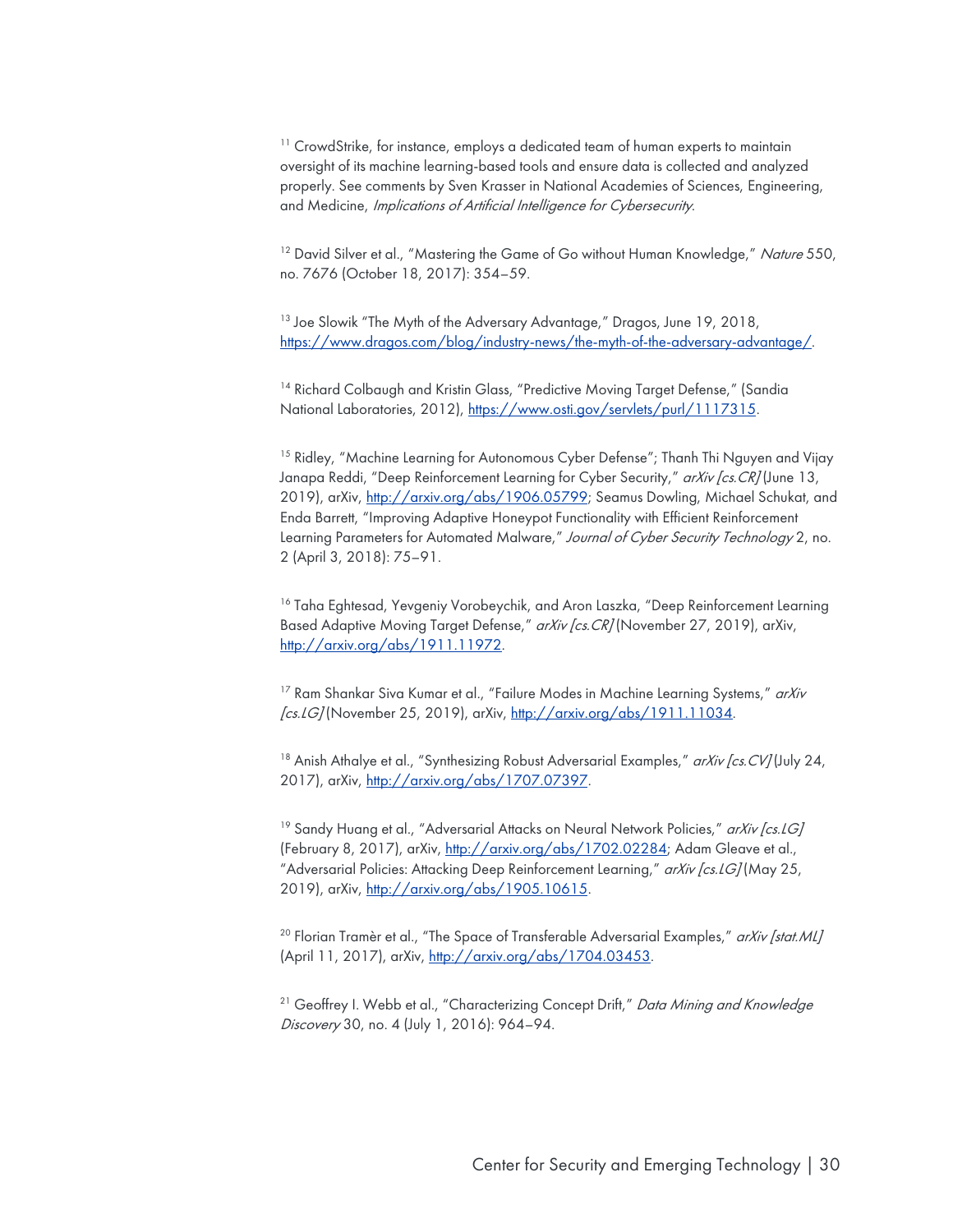<sup>22</sup> Tegjyot Singh Sethi et al., "A Dynamic-Adversarial Mining Approach to the Security of Machine Learning," arXiv [cs. LG] (March 24, 2018), arXiv, http://arxiv.org/abs/1803.09162.

<sup>23</sup> Myriam Abramson, "Toward Adversarial Online Learning and the Science of Deceptive Machines," in 2015 AAAI Fall Symposium Series, 2015, https://www.aaai.org/ocs/index.php/FSS/FSS15/paper/viewPaper/11661.

<sup>24</sup> J. Kelly et al., "Adversarially Adapting Deceptive Views and Reconnaissance Scans on a Software Defined Network," in 2019 IFIP/IEEE Symposium on Integrated Network and Service Management (IM), 2019, 49–54.

<sup>25</sup> Lerrel Pinto et al., "Robust Adversarial Reinforcement Learning,"  $arXiv$  [cs. LG] (March 8, 2017), arXiv, http://arxiv.org/abs/1703.02702.

<sup>26</sup> Una-May O'Reilly et al., "Adversarial Genetic Programming for Cyber Security: A Rising Application Domain Where GP Matters," arXiv [cs. CR] (April 7, 2020), arXiv, http://arxiv.org/abs/2004.04647.

<sup>27</sup> "Cylance, I Kill You!," Skylight Cyber, July 18, 2019, https://skylightcyber.com/2019/07/18/cylance-i-kill-you/.

<sup>28</sup> "Cylance, I Kill You!"

<sup>29</sup> Anirban Chakraborty et al., "Adversarial Attacks and Defences: A Survey,"  $arXiv$  [cs.1G] (September 28, 2018), arXiv, https://arxiv.org/abs/1810.00069.

<sup>30</sup> Giorgio Severi et al., "Exploring Backdoor Poisoning Attacks Against Malware Classifiers," arXiv [cs.CR] (March 2, 2020), arXiv, http://arxiv.org/abs/2003.01031.

<sup>31</sup> Gleave et al., "Adversarial Policies: Attacking Deep Reinforcement Learning"; Yansong Gao et al., "Backdoor Attacks and Countermeasures on Deep Learning: A Comprehensive Review," arXiv [cs.CR] (July 21, 2020), arXiv, http://arxiv.org/abs/2007.10760.

<sup>32</sup> Yi Han et al., "Reinforcement Learning for Autonomous Defence in Software-Defined Networking," arXiv [cs. CR] (August 17, 2018), arXiv, http://arxiv.org/abs/1808.05770.

<sup>33</sup> Ian Goodfellow, Patrick McDaniel, and Nicolas Papernot, "Making Machine Learning Robust Against Adversarial Inputs," Communications of the ACM 61, no. 7 (June 2018): 56–66.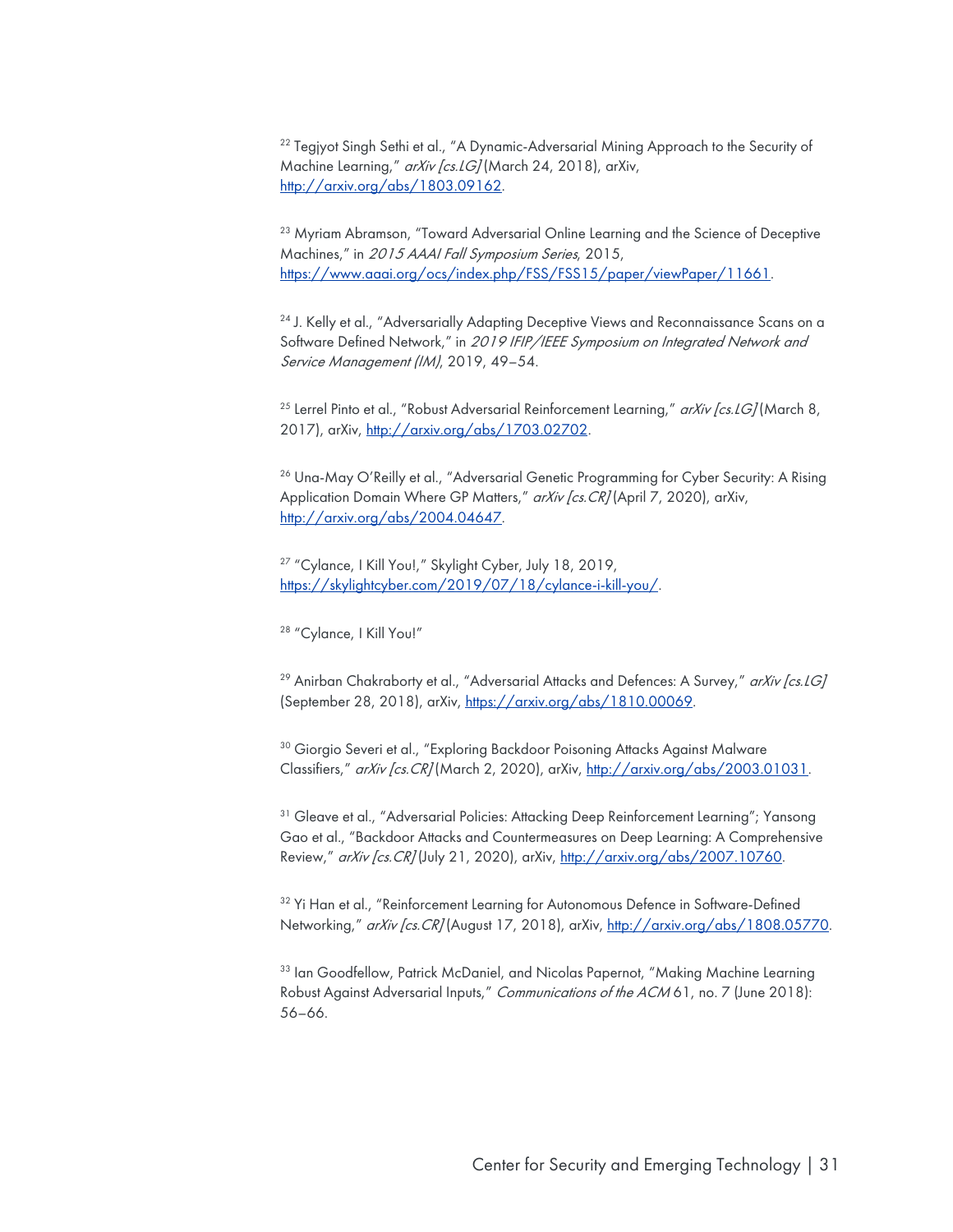$34$  Florian Tramer et al., "On Adaptive Attacks to Adversarial Example Defenses,"  $arXiv$ [cs.LG] (February 19, 2020), arXiv, http://arxiv.org/abs/2002.08347.

<sup>35</sup> Sethi et al., "A Dynamic-Adversarial Mining Approach to the Security of Machine Learning."

<sup>36</sup> Alex Kantchelian et al., "Approaches to Adversarial Drift," in *Proceedings of the 2013* ACM Workshop on Artificial Intelligence and Security, AISec '13 (New York, NY: Association for Computing Machinery, 2013), 99–110.

<sup>37</sup> Sven Herpig, "Securing Artificial Intelligence: Part 1: The attack surface of machine learning and its implications" (Stiftung Neue Verantwortung, October 2019), https://www.stiftung-nv.de/sites/default/files/securing\_artificial\_intelligence.pdf.

<sup>38</sup> Tianyu Gu, Brendan Dolan-Gavitt, and Siddharth Garg, "BadNets: Identifying Vulnerabilities in the Machine Learning Model Supply Chain," arXiv [cs. CR] (August 22, 2017), arXiv, http://arxiv.org/abs/1708.06733; Yuanshun Yao et al., "Latent Backdoor Attacks on Deep Neural Networks," in Proceedings of the 2019 ACM SIGSAC Conference on Computer and Communications Security, CCS '19 (New York, NY: Association for Computing Machinery, 2019), 2041–55.

<sup>39</sup> See, for instance, Nicholas Carlini, "Are Adversarial Example Defenses Improving?," February 20, 2020, https://nicholas.carlini.com/writing/2020/are-adversarial-exampedefenses-improving.html.

<sup>40</sup> Ian Goodfellow and Nicolas Papernot, "Is Attacking Machine Learning Easier than Defending It?," Cleverhans Blog, February 15, 2017, http://www.cleverhans.io/security/privacy/ml/2017/02/15/why-attacking-machinelearning-is-easier-than-defending-it.html.

<sup>41</sup> Tramer et al., "On Adaptive Attacks to Adversarial Example Defenses."

<sup>42</sup> Trapit Bansal et al., "Emergent Complexity via Multi-Agent Competition," arXiv [cs.Al] (October 10, 2017), arXiv, http://arxiv.org/abs/1710.03748.

43 David Brumley, "Why I'm Not Sold on Machine Learning in Autonomous Security," CSO, August 27, 2019, https://www.csoonline.com/article/3434081/why-im-not-sold-onmachine-learning-in-autonomous-security.html.

<sup>44</sup> Nicholas Carlini et al., "On Evaluating Adversarial Robustness," arXiv [cs. LG] (February 18, 2019), arXiv, http://arxiv.org/abs/1902.06705.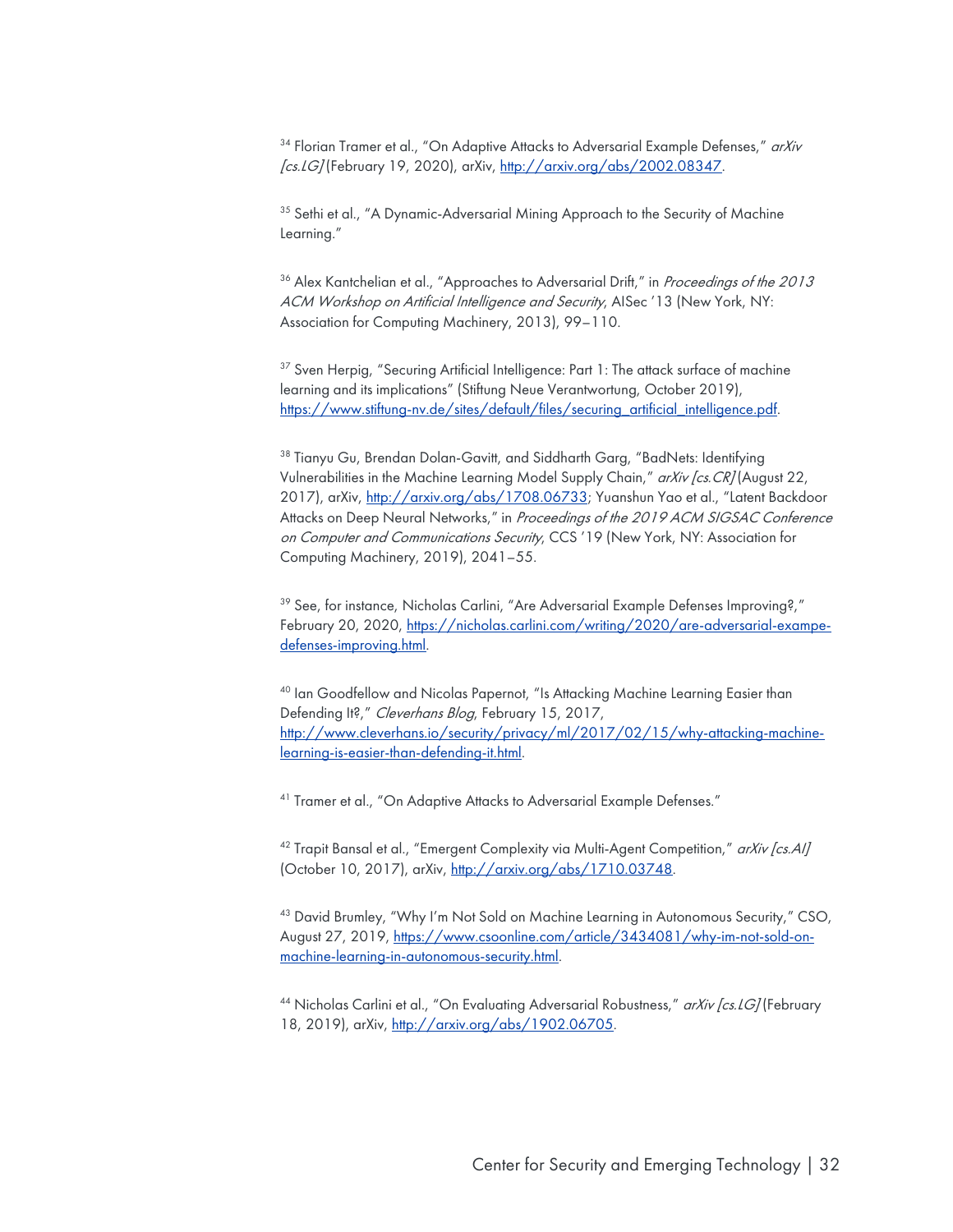<sup>45</sup> Richard Colbaugh and Kristin Glass, "Asymmetry in Coevolving Adversarial Systems," in 2016 IEEE International Conference on Software Quality, Reliability and Security Companion (QRS-C), 2016, 360–67.

<sup>46</sup> Justin Gilmer et al., "Motivating the Rules of the Game for Adversarial Example Research," arXiv [cs.LG] (July 18, 2018), arXiv, http://arxiv.org/abs/1807.06732.

<sup>47</sup> Brandon Valeriano, Benjamin Jensen, and Ryan Maness, Cyber Strategy: The Evolving Character of Power and Coercion (New York: Oxford University Press, 2018).

<sup>48</sup> Jason Healey and Robert Jervis, "The Escalation Inversion and Other Oddities of Situational Cyber Stability," Texas National Security Review 3, no. 4 (2020), https://tnsr.org/2020/09/the-escalation-inversion-and-other-oddities-of-situationalcyber-stability/#\_ftn28.

<sup>49</sup> See, for instance, Joshua Rovner, "Cyber War as an Intelligence Contest," War on the Rocks, September 16, 2019, https://warontherocks.com/2019/09/cyber-war-as-anintelligence-contest/; Michael P. Fischerkeller and Richard P. Harknett, "What Is Agreed Competition in Cyberspace?," Lawfare, February 19, 2019, https://www.lawfareblog.com/what-agreed-competition-cyberspace.

<sup>50</sup> Healey and Jervis, "The Escalation Inversion."

<sup>51</sup> Ben Buchanan et al. "Automating Cyber Attacks: Hype and Reality" (Center for Security and Emerging Technology, November 2020), https://cset.georgetown.edu/research/automating-cyber-attacks/.

<sup>52</sup> Joseph Menn, "Exclusive: Russian Antivirus Firm Faked Malware to Harm Rivals - Ex-Employees," Reuters, August 4, 2015, https://www.reuters.com/article/us-kasperskyrivals/exclusive-russian-antivirus-firm-faked-malware-to-harm-rivals-ex-employeesidUSKCN0QJ1CR20150814.

<sup>53</sup> Healey and Jervis, "The Escalation Inversion."

<sup>54</sup> Ben Buchanan and Fiona S. Cunningham, "Preparing the Cyber Battlefield: Assessing a Novel Escalation Risk in a Sino-American Crisis," Texas National Security Review 3, no. 4 (2020), https://tnsr.org/2020/10/preparing-the-cyber-battlefield-assessing-a-novelescalation-risk-in-a-sino-american-crisis/.

<sup>55</sup> Bruce Schneier, "Attacking Machine Learning Systems," Computer 53, no. 5 (May 2020): 78–80.